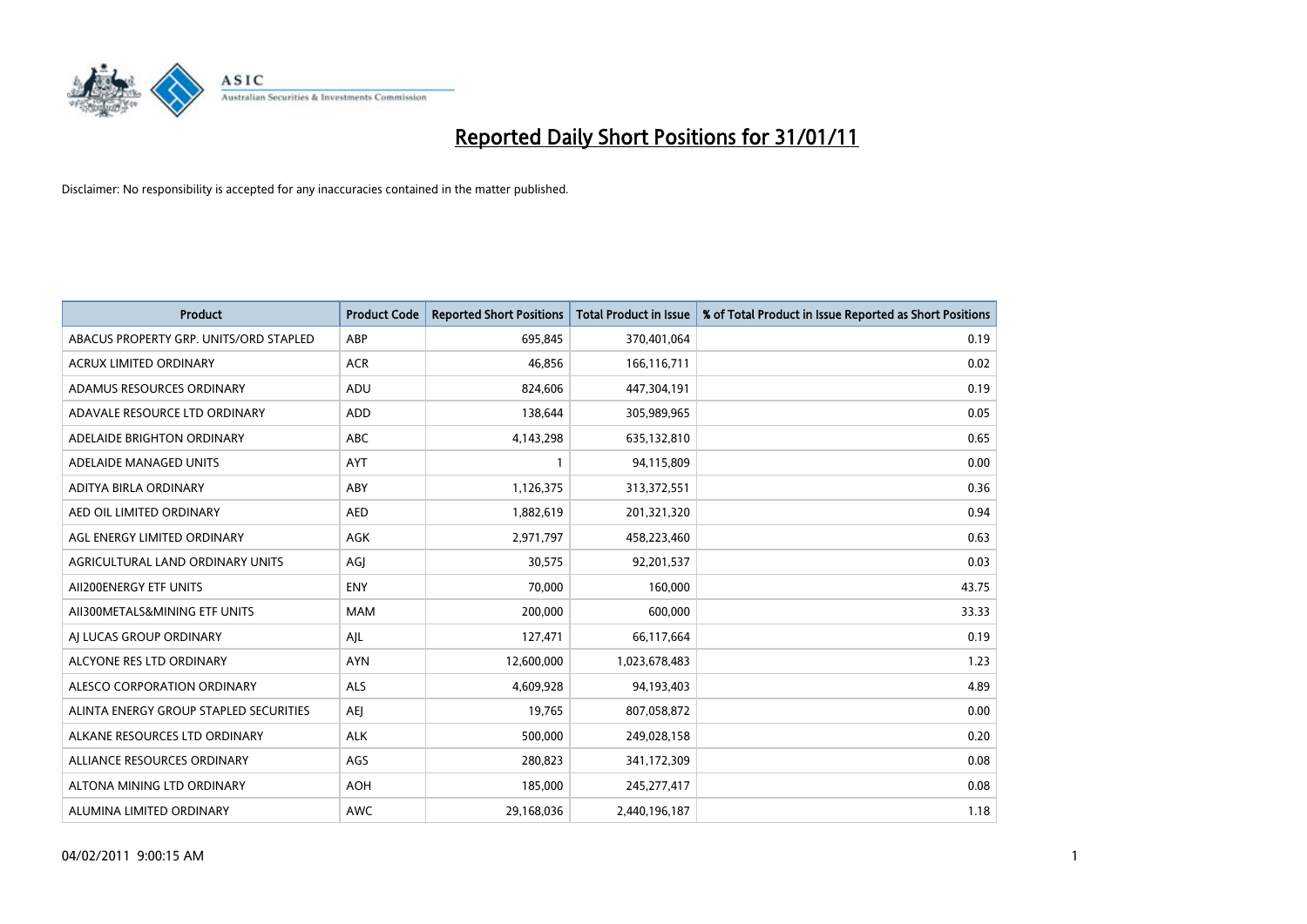

| <b>Product</b>                          | <b>Product Code</b> | <b>Reported Short Positions</b> | <b>Total Product in Issue</b> | % of Total Product in Issue Reported as Short Positions |
|-----------------------------------------|---------------------|---------------------------------|-------------------------------|---------------------------------------------------------|
| AMADEUS ENERGY ORDINARY                 | AMU                 | 454.000                         | 300,288,855                   | 0.15                                                    |
| AMALGAMATED HOLDINGS ORDINARY           | <b>AHD</b>          | 6                               | 157,396,607                   | 0.00                                                    |
| AMCOR LIMITED ORDINARY                  | <b>AMC</b>          | 6,440,529                       | 1,225,440,483                 | 0.53                                                    |
| AMP CAPITAL CHINA ORDINARY UNITS        | <b>AGF</b>          | 65,310                          | 337,034,455                   | 0.02                                                    |
| AMP LIMITED ORDINARY                    | AMP                 | 23,030,231                      | 2,094,424,200                 | 1.07                                                    |
| AMPELLA MINING ORDINARY                 | <b>AMX</b>          | 452,148                         | 201,225,108                   | 0.22                                                    |
| ANSELL LIMITED ORDINARY                 | <b>ANN</b>          | 4,545,150                       | 133,007,903                   | 3.42                                                    |
| ANTARES ENERGY LTD ORDINARY             | AZZ                 | 617,299                         | 299,333,110                   | 0.20                                                    |
| ANZ BANKING GRP LTD ORDINARY            | ANZ                 | 7,689,499                       | 2,596,003,708                 | 0.30                                                    |
| APA GROUP STAPLED SECURITIES            | <b>APA</b>          | 6,610,855                       | 551,689,118                   | 1.20                                                    |
| APEX MINERALS NL ORDINARY               | <b>AXM</b>          | 967,846                         | 3,567,819,915                 | 0.02                                                    |
| APN EUROPEAN RETAIL UNITS STAPLED SEC.  | <b>AEZ</b>          | 11,832                          | 544,910,660                   | 0.00                                                    |
| APN NEWS & MEDIA ORDINARY               | <b>APN</b>          | 16,356,982                      | 606,084,019                   | 2.70                                                    |
| APOLLO GAS LIMITED ORDINARY             | AZO                 | 375,000                         | 90,400,136                    | 0.41                                                    |
| AQUARIUS PLATINUM. ORDINARY             | <b>AOP</b>          | 3,181,576                       | 463,241,295                   | 0.66                                                    |
| AQUILA RESOURCES ORDINARY               | <b>AQA</b>          | 2,715,876                       | 374,314,049                   | 0.74                                                    |
| ARAFURA RESOURCE LTD ORDINARY           | ARU                 | 3,546,428                       | 367,930,342                   | 0.97                                                    |
| ARB CORPORATION ORDINARY                | <b>ARP</b>          | 46,932                          | 72,481,302                    | 0.06                                                    |
| ARDENT LEISURE GROUP STAPLED SECURITIES | AAD                 | 2,503,906                       | 312,836,274                   | 0.82                                                    |
| ARISTOCRAT LEISURE ORDINARY             | ALL                 | 32,276,121                      | 533,983,910                   | 6.06                                                    |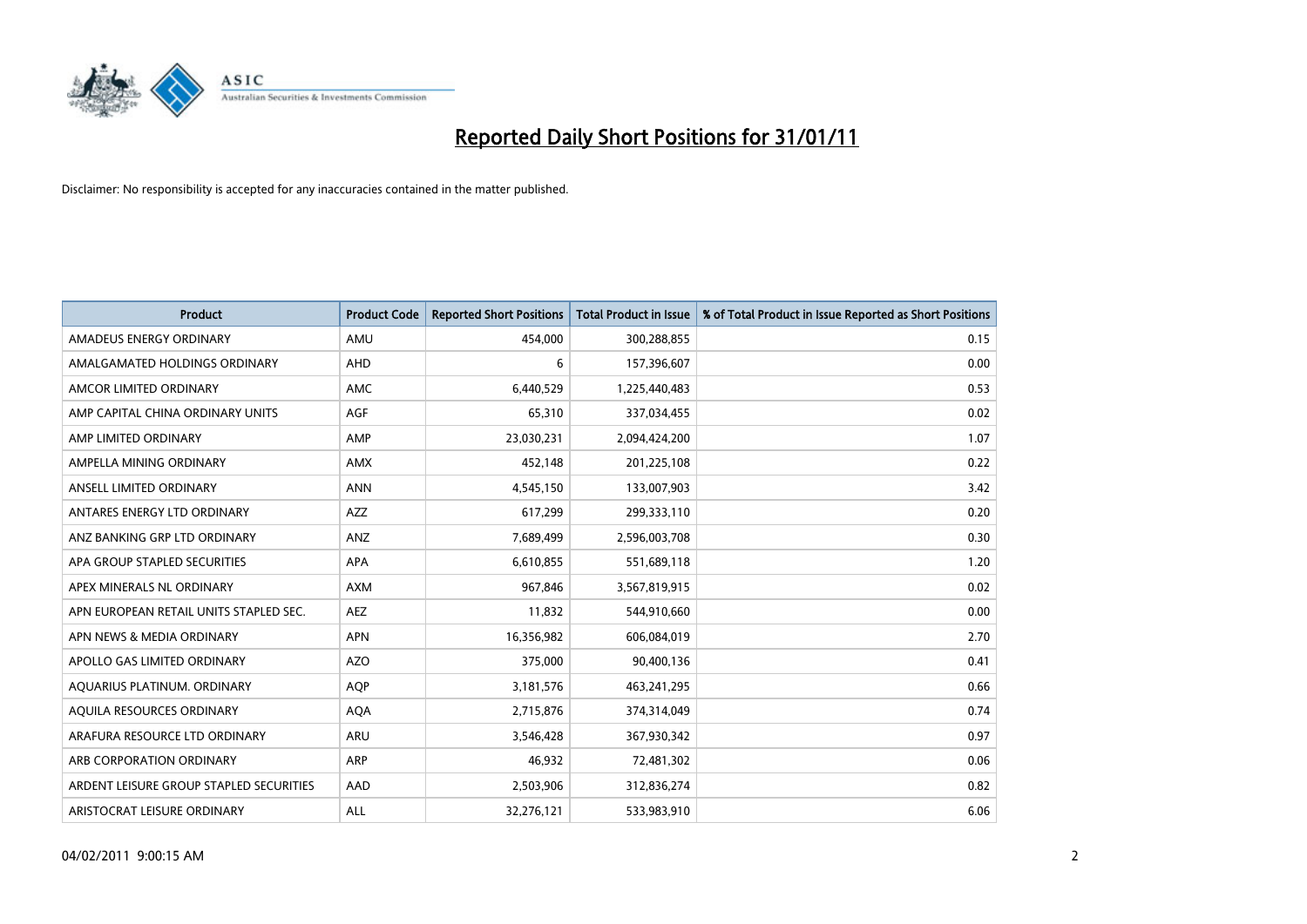

| <b>Product</b>                          | <b>Product Code</b> | <b>Reported Short Positions</b> | <b>Total Product in Issue</b> | % of Total Product in Issue Reported as Short Positions |
|-----------------------------------------|---------------------|---------------------------------|-------------------------------|---------------------------------------------------------|
| ASCIANO LIMITED ORDINARY                | <b>AIO</b>          | 43,384,787                      | 2,926,103,883                 | 1.51                                                    |
| ASG GROUP LIMITED ORDINARY              | ASZ                 | 6,170                           | 168,247,718                   | 0.00                                                    |
| ASPEN GROUP ORD/UNITS STAPLED           | <b>APZ</b>          | 1,203,511                       | 588,269,075                   | 0.18                                                    |
| ASPIRE MINING LTD ORDINARY              | <b>AKM</b>          | 15,592                          | 384,598,824                   | 0.00                                                    |
| ASTIVITA RENEWABLES ORDINARY            | AIR                 | 150,000                         | 23,170,005                    | 0.65                                                    |
| <b>ASTON RES LTD ORDINARY</b>           | <b>AZT</b>          | 7,778                           | 204,527,604                   | 0.00                                                    |
| ASTRO JAP PROP GROUP STAPLED SECURITIES | AJA                 | 23,276                          | 50,821,741                    | 0.05                                                    |
| ASX LIMITED ORDINARY                    | ASX                 | 947,958                         | 175,136,729                   | 0.55                                                    |
| ATLANTIC LIMITED ORDINARY               | ATI                 | 679,689                         | 110,816,957                   | 0.61                                                    |
| ATLAS IRON LIMITED ORDINARY             | <b>AGO</b>          | 14,477,330                      | 547,089,119                   | 2.60                                                    |
| AUCKLAND INTERNATION ORDINARY           | <b>AIA</b>          | 121,987                         | 1,317,999,066                 | 0.01                                                    |
| AURORA OIL & GAS ORDINARY               | <b>AUT</b>          | 1,276,847                       | 403,437,342                   | 0.31                                                    |
| AUSDRILL LIMITED ORDINARY               | ASL                 | 167,240                         | 262,933,906                   | 0.06                                                    |
| AUSENCO LIMITED ORDINARY                | AAX                 | 4,697,301                       | 122,427,576                   | 3.83                                                    |
| <b>AUSTAL LIMITED ORDINARY</b>          | ASB                 | 144,684                         | 188,069,638                   | 0.07                                                    |
| <b>AUSTAR UNITED ORDINARY</b>           | <b>AUN</b>          | 19,053,050                      | 1,271,357,418                 | 1.50                                                    |
| AUSTBROKERS HOLDINGS ORDINARY           | <b>AUB</b>          | $\overline{2}$                  | 54,339,433                    | 0.00                                                    |
| AUSTEREO GROUP LTD. ORDINARY            | <b>AEO</b>          | 5                               | 344,783,708                   | 0.00                                                    |
| AUSTIN ENGINEERING ORDINARY             | <b>ANG</b>          | 18,342                          | 71,614,403                    | 0.02                                                    |
| <b>AUSTRALAND ASSETS ASSETS</b>         | AAZPB               | 1,168                           | 2,750,000                     | 0.04                                                    |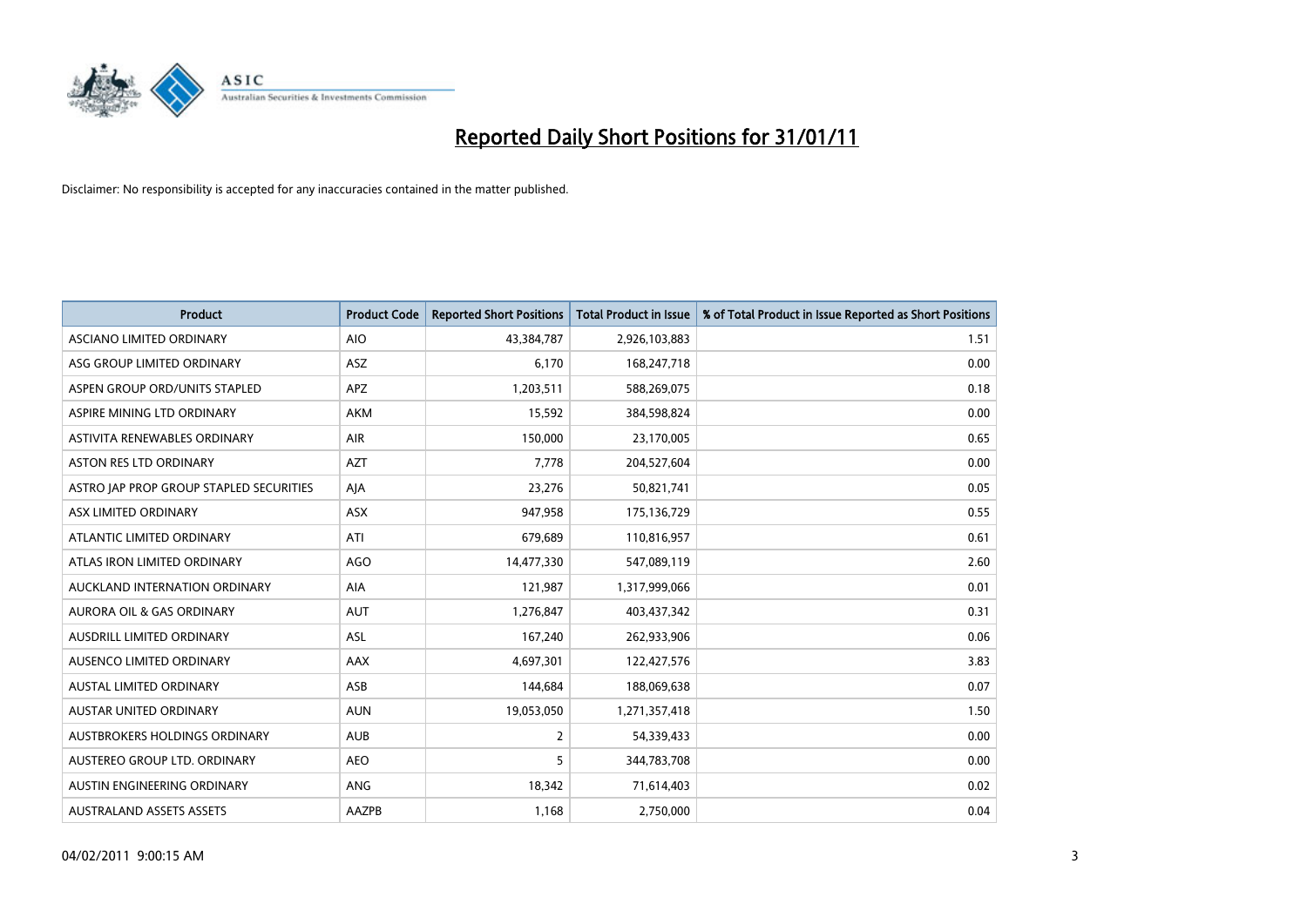

| <b>Product</b>                       | <b>Product Code</b> | <b>Reported Short Positions</b> | <b>Total Product in Issue</b> | % of Total Product in Issue Reported as Short Positions |
|--------------------------------------|---------------------|---------------------------------|-------------------------------|---------------------------------------------------------|
| AUSTRALAND PROPERTY STAPLED SECURITY | <b>ALZ</b>          | 1,713,840                       | 576,837,197                   | 0.28                                                    |
| AUSTRALIAN AGRICULT, ORDINARY        | AAC                 | 4,713,991                       | 264,264,459                   | 1.76                                                    |
| <b>AUSTRALIAN EDUCATION UNITS</b>    | <b>AEU</b>          | 625,000                         | 134,973,383                   | 0.46                                                    |
| AUSTRALIAN INFRASTR. UNITS/ORDINARY  | <b>AIX</b>          | 293,860                         | 620,733,944                   | 0.06                                                    |
| AUSTRALIAN MINES LTD ORDINARY        | <b>AUZ</b>          | 1,400,000                       | 349,083,108                   | 0.40                                                    |
| AUSTRALIAN PHARM, ORDINARY           | API                 | 916,711                         | 488,115,883                   | 0.18                                                    |
| AUTOMOTIVE HOLDINGS ORDINARY         | <b>AHE</b>          | 516,065                         | 226,387,577                   | 0.22                                                    |
| AVEXA LIMITED ORDINARY               | <b>AVX</b>          | 243,657                         | 847,688,779                   | 0.03                                                    |
| AVOCA RESOURCES ORDINARY             | <b>AVO</b>          | 248,020                         | 303,301,781                   | 0.08                                                    |
| AWE LIMITED ORDINARY                 | <b>AWE</b>          | 5,265,187                       | 521,871,941                   | 1.02                                                    |
| AXA ASIA PACIFIC ORDINARY            | <b>AXA</b>          | 2,004,101                       | 2,067,095,545                 | 0.09                                                    |
| <b>BANDANNA ENERGY ORDINARY</b>      | <b>BND</b>          | 10,124                          | 426,265,482                   | 0.00                                                    |
| BANK OF QUEENSLAND. ORDINARY         | <b>BOO</b>          | 2,071,762                       | 222,072,957                   | 0.94                                                    |
| <b>BANNERMAN RESOURCES ORDINARY</b>  | <b>BMN</b>          | 190.000                         | 234,435,934                   | 0.08                                                    |
| <b>BASS STRAIT OIL CO ORDINARY</b>   | <b>BAS</b>          | 1,482                           | 291,030,250                   | 0.00                                                    |
| <b>BATHURST RESOURCES ORDINARY</b>   | <b>BTU</b>          | 2,705,337                       | 610,526,754                   | 0.44                                                    |
| <b>BAUXITE RESOURCE LTD ORDINARY</b> | <b>BAU</b>          | 293,115                         | 234,379,896                   | 0.13                                                    |
| <b>BC IRON LIMITED ORDINARY</b>      | <b>BCI</b>          | 57,284                          | 92,561,000                    | 0.06                                                    |
| BEACH ENERGY LIMITED ORDINARY        | <b>BPT</b>          | 2,749,636                       | 1,099,021,290                 | 0.26                                                    |
| BEADELL RESOURCE LTD ORDINARY        | <b>BDR</b>          | 71,236                          | 622,007,828                   | 0.02                                                    |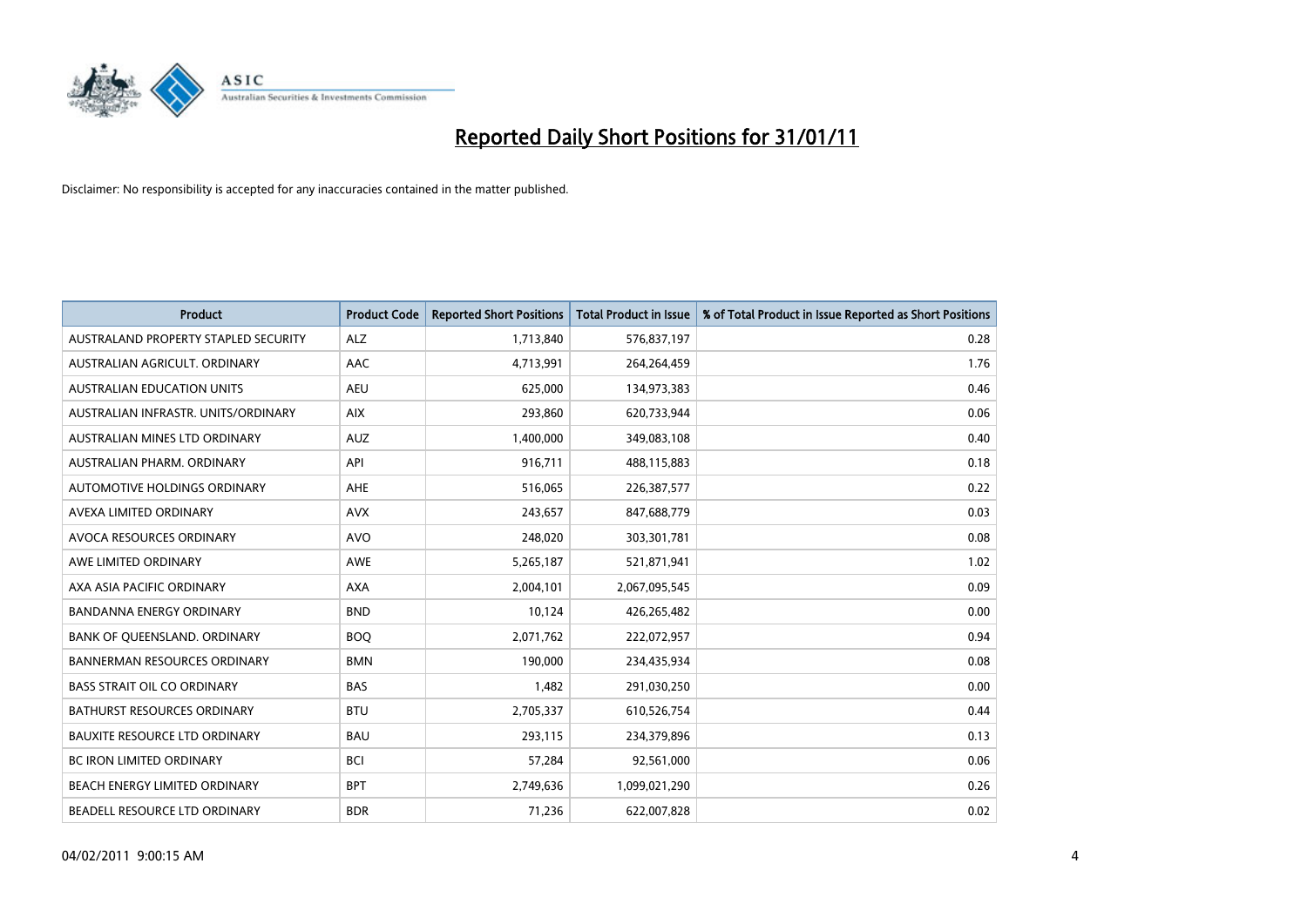

| Product                               | <b>Product Code</b> | <b>Reported Short Positions</b> | Total Product in Issue | % of Total Product in Issue Reported as Short Positions |
|---------------------------------------|---------------------|---------------------------------|------------------------|---------------------------------------------------------|
| BENDIGO AND ADELAIDE ORDINARY         | <b>BEN</b>          | 6,265,913                       | 357,615,138            | 1.73                                                    |
| BENDIGO AND ADELAIDE RESET PREFERENCE | <b>BENPB</b>        | 270,410                         | 900,000                | 30.05                                                   |
| BERKELEY RESOURCES ORDINARY           | <b>BKY</b>          | 345,834                         | 158,935,898            | 0.21                                                    |
| BETASHARES ASX FIN ETF UNITS          | <b>OFN</b>          | 670                             | 4,509,251              | 0.01                                                    |
| BETASHARES ASX RES ETF UNITS          | <b>ORE</b>          | 15,370                          | 4,519,432              | 0.34                                                    |
| <b>BHP BILLITON LIMITED ORDINARY</b>  | <b>BHP</b>          | 23,763,967                      | 3,356,081,497          | 0.68                                                    |
| <b>BILLABONG ORDINARY</b>             | <b>BBG</b>          | 11,450,835                      | 253,613,826            | 4.50                                                    |
| <b>BIOTA HOLDINGS ORDINARY</b>        | <b>BTA</b>          | 2,240,802                       | 180,805,565            | 1.24                                                    |
| <b>BISALLOY STEEL ORDINARY</b>        | <b>BIS</b>          | 84,480                          | 216,455,965            | 0.04                                                    |
| BKI INVESTMENT LTD ORDINARY           | BKI                 | 508                             | 420,919,092            | 0.00                                                    |
| <b>BLACKTHORN RESOURCES ORDINARY</b>  | <b>BTR</b>          | 35,848                          | 106,885,300            | 0.03                                                    |
| <b>BLUESCOPE STEEL LTD ORDINARY</b>   | <b>BSL</b>          | 47,312,119                      | 1,842,207,385          | 2.53                                                    |
| <b>BOART LONGYEAR ORDINARY</b>        | <b>BLY</b>          | 3,393,906                       | 461,163,412            | 0.72                                                    |
| <b>BOOM LOGISTICS ORDINARY</b>        | <b>BOL</b>          | 391,212                         | 461,500,712            | 0.08                                                    |
| BORAL LIMITED, ORDINARY               | <b>BLD</b>          | 30,856,366                      | 724,446,767            | 4.22                                                    |
| BOTSWANA METALS LTD ORDINARY          | <b>BML</b>          | 7,000                           | 107,787,762            | 0.01                                                    |
| <b>BOW ENERGY LIMITED ORDINARY</b>    | <b>BOW</b>          | 511,859                         | 348,972,041            | 0.14                                                    |
| BRADKEN LIMITED ORDINARY              | <b>BKN</b>          | 847,440                         | 139,639,929            | 0.63                                                    |
| <b>BRAMBLES LIMITED ORDINARY</b>      | <b>BXB</b>          | 8,909,931                       | 1,450,667,977          | 0.59                                                    |
| BREVILLE GROUP LTD ORDINARY           | <b>BRG</b>          | 2.740                           | 129,615,322            | 0.00                                                    |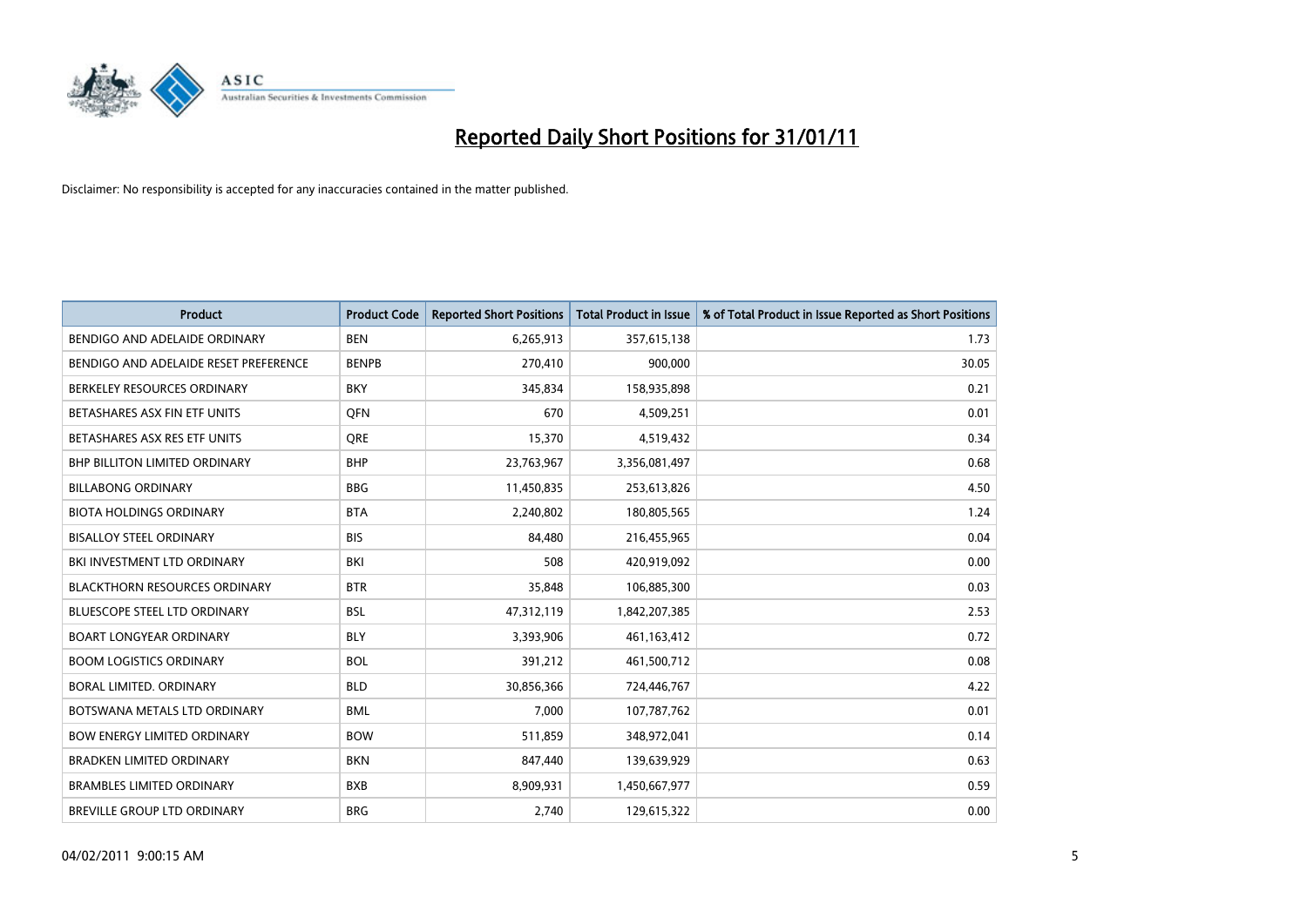

| <b>Product</b>                           | <b>Product Code</b> | <b>Reported Short Positions</b> | <b>Total Product in Issue</b> | % of Total Product in Issue Reported as Short Positions |
|------------------------------------------|---------------------|---------------------------------|-------------------------------|---------------------------------------------------------|
| <b>BRICKWORKS LIMITED ORDINARY</b>       | <b>BKW</b>          | 15,760                          | 147,567,333                   | 0.01                                                    |
| BROCKMAN RESOURCES ORDINARY              | <b>BRM</b>          | 172,888                         | 144,803,151                   | 0.13                                                    |
| BT INVESTMENT MNGMNT ORDINARY            | <b>BTT</b>          | 554,785                         | 160,000,000                   | 0.35                                                    |
| <b>BUNNINGS WAREHOUSE ORDINARY UNITS</b> | <b>BWP</b>          | 1,246,108                       | 427,042,646                   | 0.29                                                    |
| <b>BURU ENERGY ORDINARY</b>              | <b>BRU</b>          | 157,415                         | 182,780,549                   | 0.09                                                    |
| CABCHARGE AUSTRALIA ORDINARY             | CAB                 | 1,529,019                       | 120,437,014                   | 1.27                                                    |
| CALTEX AUSTRALIA ORDINARY                | <b>CTX</b>          | 5,622,291                       | 270,000,000                   | 2.05                                                    |
| <b>CAMPBELL BROTHERS ORDINARY</b>        | CPB                 | 58,041                          | 67,503,411                    | 0.08                                                    |
| CAPE LAMBERT RES LTD ORDINARY            | <b>CFE</b>          | 1,782,888                       | 578,112,273                   | 0.29                                                    |
| <b>CAPRAL LIMITED ORDINARY</b>           | CAA                 | 80,683                          | 387,898,255                   | 0.02                                                    |
| <b>CARBON ENERGY ORDINARY</b>            | <b>CNX</b>          | 1,162,995                       | 670,872,650                   | 0.17                                                    |
| <b>CARDNO LIMITED ORDINARY</b>           | CDD                 | 16,059                          | 106,250,491                   | 0.01                                                    |
| CARNARVON PETROLEUM ORDINARY             | <b>CVN</b>          | 1,711,672                       | 687,820,634                   | 0.25                                                    |
| CARNEGIE WAVE ENERGY ORDINARY            | <b>CWE</b>          | 83,000                          | 859,087,627                   | 0.01                                                    |
| <b>CARPATHIAN RESOURCES ORDINARY</b>     | <b>CPN</b>          | 75,000                          | 265,533,501                   | 0.03                                                    |
| CARPENTARIA EXP. LTD ORDINARY            | CAP                 | 9,777                           | 94,341,301                    | 0.01                                                    |
| CARRICK GOLD LIMITED ORDINARY            | <b>CRK</b>          | 16,980                          | 139,000,000                   | 0.01                                                    |
| CARSALES.COM LTD ORDINARY                | <b>CRZ</b>          | 4,086,657                       | 234,073,300                   | 1.75                                                    |
| CASH CONVERTERS ORD/DIV ACCESS           | CCV                 | 94,395                          | 379,761,025                   | 0.01                                                    |
| <b>CASPIAN OIL &amp; GAS ORDINARY</b>    | <b>CIG</b>          | 50.000                          | 1,331,500,513                 | 0.00                                                    |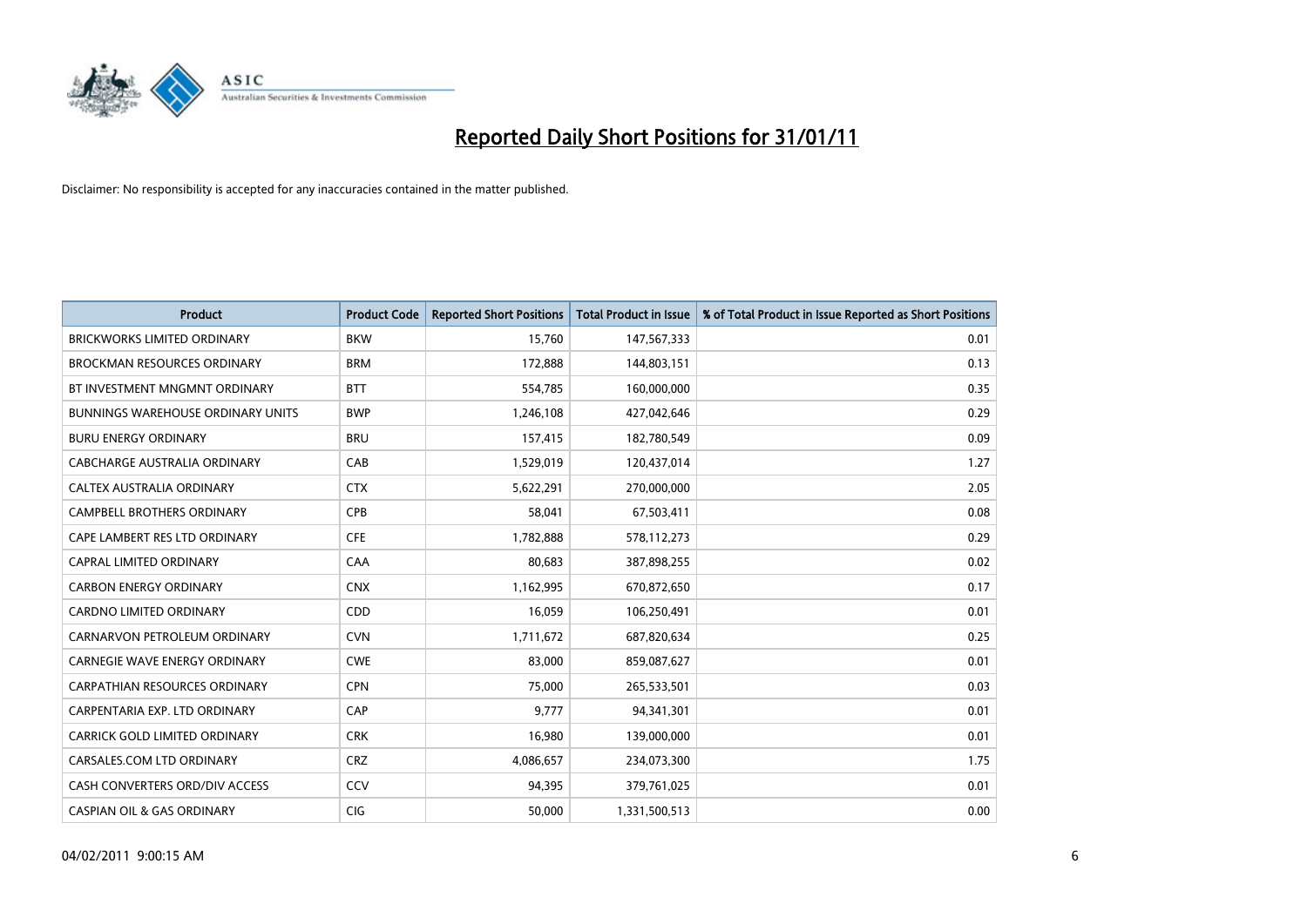

| <b>Product</b>                                | <b>Product Code</b> | <b>Reported Short Positions</b> | <b>Total Product in Issue</b> | % of Total Product in Issue Reported as Short Positions |
|-----------------------------------------------|---------------------|---------------------------------|-------------------------------|---------------------------------------------------------|
| CATALPA RESOURCES ORDINARY                    | <b>CAH</b>          | 69,407                          | 162,832,907                   | 0.04                                                    |
| CEC GROUP LIMITED ORDINARY                    | <b>CEG</b>          | 1,750                           | 79,662,662                    | 0.00                                                    |
| <b>CELLNET GROUP ORDINARY</b>                 | <b>CLT</b>          | 1,342                           | 69,875,723                    | 0.00                                                    |
| CENTRAL PETROLEUM ORDINARY                    | <b>CTP</b>          | 260,486                         | 982,298,842                   | 0.03                                                    |
| <b>CENTRO PROPERTIES UNITS/ORD STAPLED</b>    | <b>CNP</b>          | 331,574                         | 972,414,514                   | 0.03                                                    |
| <b>CENTRO RETAIL GROUP STAPLED SECURITIES</b> | <b>CER</b>          | 785,989                         | 2,286,399,424                 | 0.03                                                    |
| <b>CERAMIC FUEL CELLS ORDINARY</b>            | <b>CFU</b>          | 618,372                         | 1,201,353,566                 | 0.04                                                    |
| <b>CFS RETAIL PROPERTY UNITS</b>              | <b>CFX</b>          | 40,918,145                      | 2,825,628,530                 | 1.43                                                    |
| <b>CGA MINING LIMITED ORDINARY</b>            | <b>CGX</b>          | 50,000                          | 333,265,726                   | 0.02                                                    |
| <b>CHALLENGER DIV.PRO. STAPLED UNITS</b>      | <b>CDI</b>          | 40.791                          | 913,426,007                   | 0.00                                                    |
| <b>CHALLENGER INFRAST, STAPLED UNITS</b>      | <b>CIF</b>          | 53,028                          | 316,223,785                   | 0.01                                                    |
| <b>CHALLENGER LIMITED ORDINARY</b>            | <b>CGF</b>          | 5,457,366                       | 501,959,841                   | 1.09                                                    |
| <b>CHANDLER MACLEOD LTD ORDINARY</b>          | <b>CMG</b>          | 11,970                          | 422,031,685                   | 0.00                                                    |
| CHARTER HALL GROUP STAPLED US PROHIBIT.       | CHC                 | 562,545                         | 306,341,814                   | 0.18                                                    |
| <b>CHARTER HALL OFFICE UNIT</b>               | COO                 | 1,637,631                       | 493,319,730                   | 0.33                                                    |
| <b>CHARTER HALL RETAIL UNITS</b>              | <b>COR</b>          | 519,109                         | 305,810,723                   | 0.16                                                    |
| CHEMGENEX PHARMACEUT ORDINARY                 | <b>CXS</b>          | 89,294                          | 283,348,870                   | 0.03                                                    |
| CITIGOLD CORP LTD ORDINARY                    | <b>CTO</b>          | 2,079,217                       | 1,040,278,301                 | 0.20                                                    |
| CLEARVIEW WEALTH LTD ORDINARY                 | <b>CVW</b>          | 230                             | 429,962,192                   | 0.00                                                    |
| CLINUVEL PHARMACEUT, ORDINARY                 | <b>CUV</b>          | 4,127                           | 30,379,956                    | 0.01                                                    |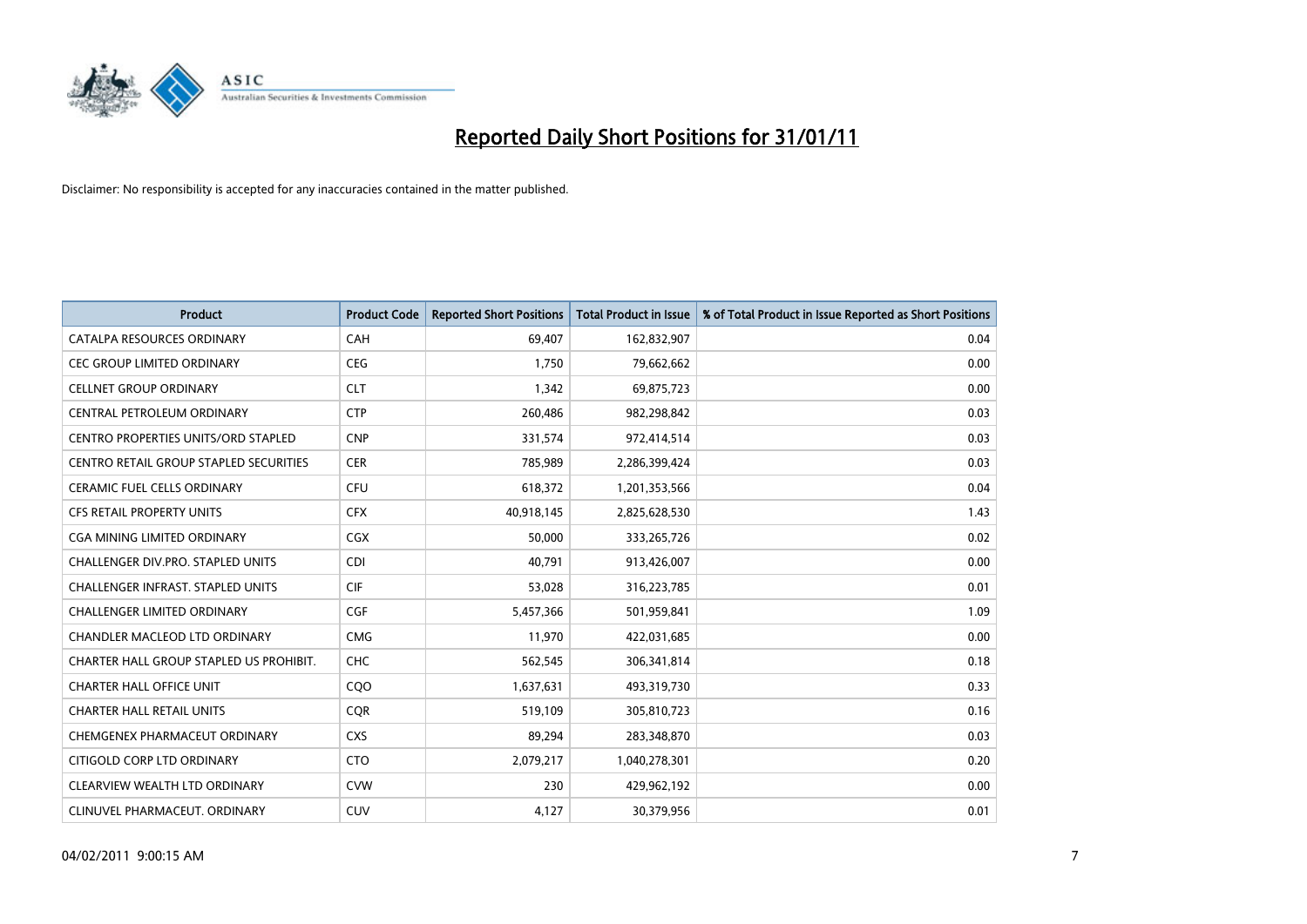

| <b>Product</b>                          | <b>Product Code</b> | <b>Reported Short Positions</b> | Total Product in Issue | % of Total Product in Issue Reported as Short Positions |
|-----------------------------------------|---------------------|---------------------------------|------------------------|---------------------------------------------------------|
| <b>CLOUGH LIMITED ORDINARY</b>          | <b>CLO</b>          | 525,442                         | 770,916,269            | 0.06                                                    |
| <b>COAL &amp; ALLIED ORDINARY</b>       | <b>CNA</b>          | 7.091                           | 86,584,735             | 0.00                                                    |
| COAL OF AFRICA LTD ORDINARY             | <b>CZA</b>          | 1,354,909                       | 530,514,663            | 0.24                                                    |
| COALSPUR MINES LTD ORDINARY             | <b>CPL</b>          | 2,646,190                       | 484,329,575            | 0.54                                                    |
| COCA-COLA AMATIL ORDINARY               | <b>CCL</b>          | 3,482,722                       | 756,003,067            | 0.45                                                    |
| <b>COCHLEAR LIMITED ORDINARY</b>        | <b>COH</b>          | 1,055,748                       | 56,669,257             | 1.83                                                    |
| <b>COCKATOO COAL ORDINARY</b>           | <b>COK</b>          | 1,809,917                       | 1,016,096,908          | 0.18                                                    |
| <b>COFFEY INTERNATIONAL ORDINARY</b>    | <b>COF</b>          | 26,160                          | 132,577,523            | 0.02                                                    |
| COMMONWEALTH BANK, ORDINARY             | <b>CBA</b>          | 14,318,880                      | 1,548,907,074          | 0.90                                                    |
| <b>COMMONWEALTH PROP ORDINARY UNITS</b> | <b>CPA</b>          | 19,542,790                      | 2,449,599,711          | 0.81                                                    |
| <b>COMPASS RESOURCES ORDINARY</b>       | <b>CMR</b>          | 220,424                         | 147,402,920            | 0.15                                                    |
| <b>COMPUTERSHARE LTD ORDINARY</b>       | <b>CPU</b>          | 2,952,710                       | 555,664,059            | 0.52                                                    |
| <b>CONNECTEAST GROUP STAPLED</b>        | <b>CEU</b>          | 52,088,449                      | 3,940,145,951          | 1.32                                                    |
| CONSOLIDATED MEDIA, ORDINARY            | <b>CMI</b>          | 2,254,956                       | 561,834,996            | 0.39                                                    |
| <b>CONTANGO MICROCAP ORDINARY</b>       | <b>CTN</b>          | 7,500                           | 145,708,783            | 0.01                                                    |
| CONTINENTAL COAL LTD ORDINARY           | <b>CCC</b>          | 1,481,119                       | 1,980,616,757          | 0.07                                                    |
| <b>COOPER ENERGY LTD ORDINARY</b>       | <b>COE</b>          | 536,281                         | 292,576,001            | 0.19                                                    |
| COPPER STRIKE LTD ORDINARY              | <b>CSE</b>          | 714                             | 129,455,571            | 0.00                                                    |
| <b>CORDLIFE LIMITED ORDINARY</b>        | CBB                 |                                 | 145,360,920            | 0.00                                                    |
| <b>COUNT FINANCIAL ORDINARY</b>         | COU                 | 691,875                         | 262,212,976            | 0.27                                                    |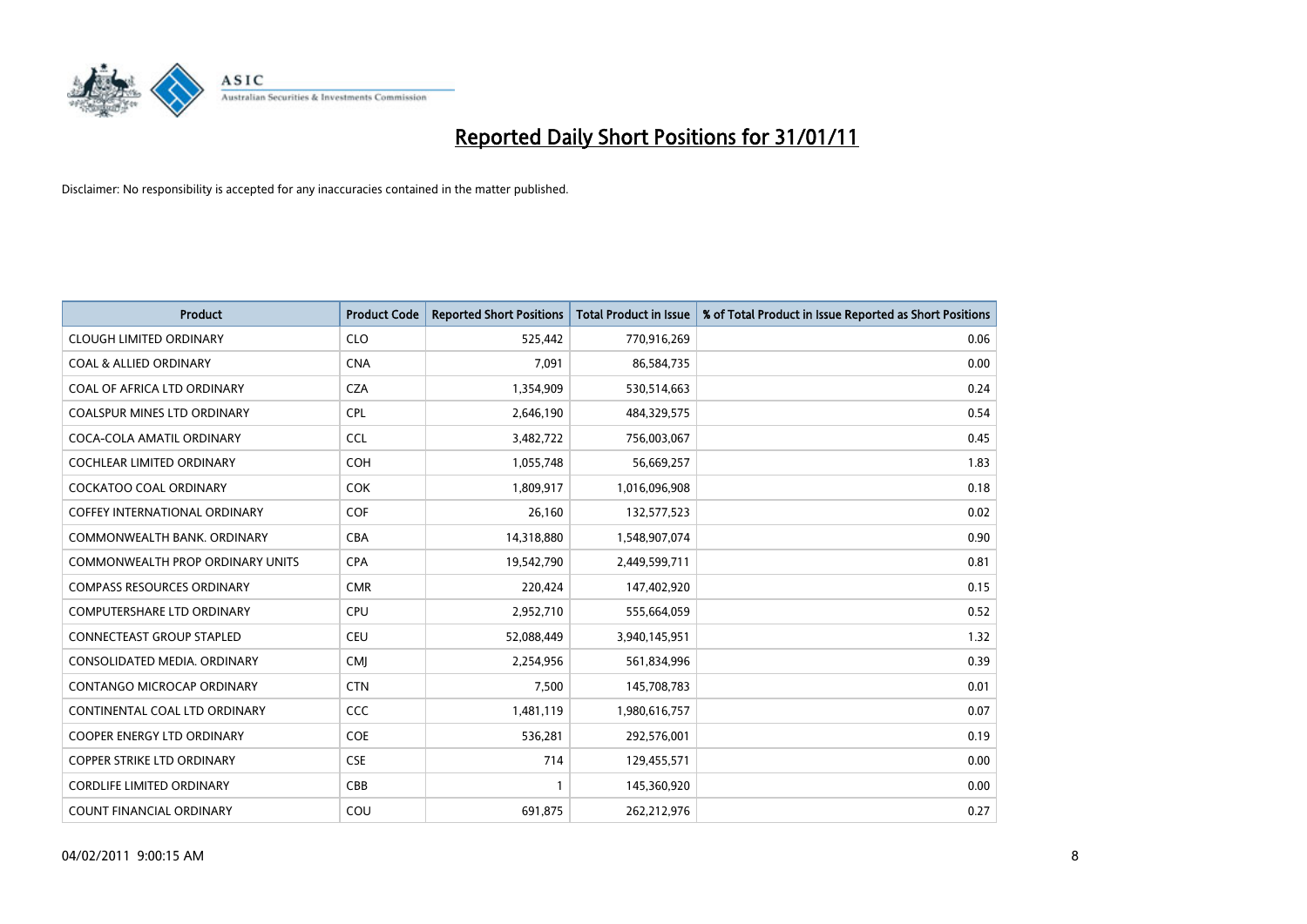

| <b>Product</b>                          | <b>Product Code</b> | <b>Reported Short Positions</b> | <b>Total Product in Issue</b> | % of Total Product in Issue Reported as Short Positions |
|-----------------------------------------|---------------------|---------------------------------|-------------------------------|---------------------------------------------------------|
| <b>CRANE GROUP LIMITED ORDINARY</b>     | <b>CRG</b>          | 3,128,536                       | 79,110,667                    | 3.94                                                    |
| <b>CRESCENT GOLD ORDINARY</b>           | <b>CRE</b>          | 138,365                         | 917,422,620                   | 0.01                                                    |
| <b>CROMWELL PROP STAPLED SECURITIES</b> | <b>CMW</b>          | 129,954                         | 910,985,951                   | 0.01                                                    |
| <b>CROWN LIMITED ORDINARY</b>           | <b>CWN</b>          | 3,801,748                       | 754,131,800                   | 0.51                                                    |
| <b>CSG LIMITED ORDINARY</b>             | CSV                 | 546,562                         | 244,933,695                   | 0.21                                                    |
| <b>CSL LIMITED ORDINARY</b>             | <b>CSL</b>          | 10,232,726                      | 544,679,864                   | 1.84                                                    |
| <b>CSR LIMITED ORDINARY</b>             | <b>CSR</b>          | 7,176,522                       | 1,517,909,514                 | 0.47                                                    |
| <b>CUDECO LIMITED ORDINARY</b>          | CDU                 | 763,656                         | 145,512,643                   | 0.52                                                    |
| <b>CUSTOMERS LIMITED ORDINARY</b>       | <b>CUS</b>          | 71,988                          | 134,869,357                   | 0.05                                                    |
| DART ENERGY LTD ORDINARY                | <b>DTE</b>          | 227,420                         | 548,188,184                   | 0.04                                                    |
| DAVID JONES LIMITED ORDINARY            | <b>DJS</b>          | 22,914,985                      | 514,034,694                   | 4.47                                                    |
| <b>DECMIL GROUP LIMITED ORDINARY</b>    | <b>DCG</b>          | 17,260                          | 124,204,568                   | 0.01                                                    |
| DEEP YELLOW LIMITED ORDINARY            | <b>DYL</b>          | 15,876                          | 1,126,784,458                 | 0.00                                                    |
| DEVINE LIMITED ORDINARY                 | <b>DVN</b>          | 1,000                           | 634,918,223                   | 0.00                                                    |
| DEXUS PROPERTY GROUP STAPLED UNITS      | <b>DXS</b>          | 6,694,374                       | 4,839,024,176                 | 0.14                                                    |
| DISCOVERY METALS LTD ORDINARY           | <b>DML</b>          | 232,451                         | 436,628,231                   | 0.06                                                    |
| DOMINION MINING ORDINARY                | <b>DOM</b>          | 132,156                         | 103,520,259                   | 0.12                                                    |
| DOMINO PIZZA ENTERPR ORDINARY           | <b>DMP</b>          | 3                               | 68,407,674                    | 0.00                                                    |
| DOWNER EDI LIMITED ORDINARY             | <b>DOW</b>          | 8,982,356                       | 343,178,483                   | 2.66                                                    |
| DUET GROUP STAPLED US PROHIBIT.         | <b>DUE</b>          | 1,749,642                       | 887,304,690                   | 0.19                                                    |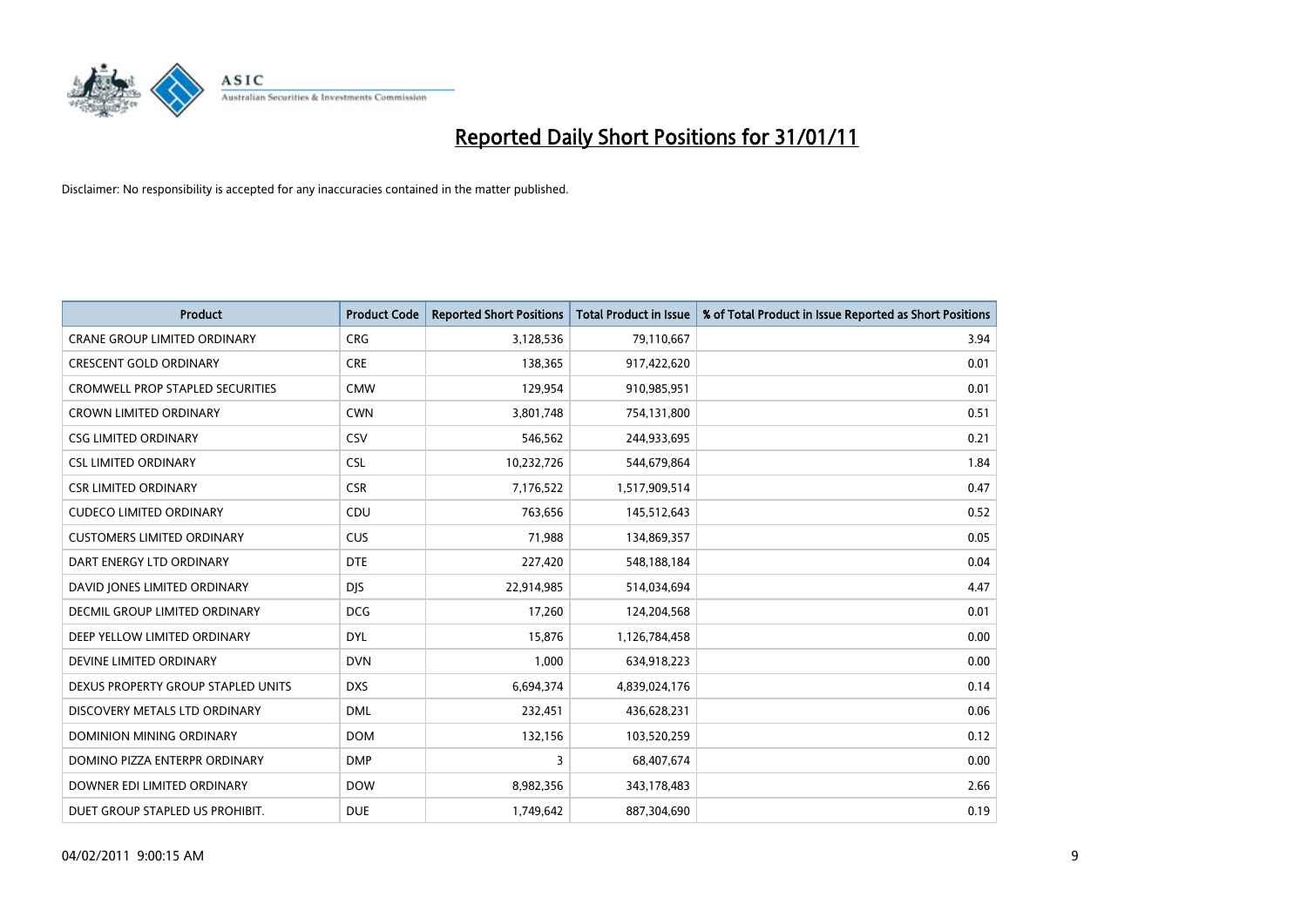

| <b>Product</b>                            | <b>Product Code</b> | <b>Reported Short Positions</b> | Total Product in Issue | % of Total Product in Issue Reported as Short Positions |
|-------------------------------------------|---------------------|---------------------------------|------------------------|---------------------------------------------------------|
| DULUXGROUP LIMITED ORDINARY               | <b>DLX</b>          | 1,955,868                       | 367,456,259            | 0.54                                                    |
| DWS ADVANCED ORDINARY                     | <b>DWS</b>          | 51,862                          | 132,362,763            | 0.04                                                    |
| DYESOL LIMITED ORDINARY                   | <b>DYE</b>          | 23,580                          | 143,402,007            | 0.02                                                    |
| <b>EASTERN STAR GAS ORDINARY</b>          | ESG                 | 6,622,747                       | 991,567,041            | 0.67                                                    |
| EDT RETAIL TRUST UNITS                    | <b>EDT</b>          | 99,457                          | 4,700,290,868          | 0.00                                                    |
| <b>ELDERS LIMITED ORDINARY</b>            | <b>ELD</b>          | 12,965,485                      | 448,598,480            | 2.88                                                    |
| ELDORADO GOLD CORP CDI 1:1                | EAU                 | 78,536                          | 19,905,333             | 0.40                                                    |
| ELEMENTAL MINERALS ORDINARY               | <b>ELM</b>          | 16,000                          | 151,491,655            | 0.01                                                    |
| ELEMENTOS LIMITED ORDINARY                | <b>ELT</b>          | 8                               | 56,885,454             | 0.00                                                    |
| ELIXIR PETROLEUM LTD ORDINARY             | <b>EXR</b>          | 324,400                         | 188,988,472            | 0.17                                                    |
| <b>EMECO HOLDINGS ORDINARY</b>            | <b>EHL</b>          | 1,294,735                       | 631,237,586            | 0.21                                                    |
| <b>ENERGY RESOURCES ORDINARY 'A'</b>      | <b>ERA</b>          | 1,480,379                       | 190,737,934            | 0.75                                                    |
| <b>ENERGY WORLD CORPOR, ORDINARY</b>      | <b>EWC</b>          | 16.548.854                      | 1,561,166,672          | 1.06                                                    |
| <b>ENTEK ENERGY LTD ORDINARY</b>          | ETE                 | 489.903                         | 287,692,535            | 0.17                                                    |
| <b>ENTELLECT SOLUTIONS ORDINARY</b>       | <b>ESN</b>          | 464.050                         | 1,740,334,200          | 0.03                                                    |
| <b>ENVESTRA LIMITED ORDINARY</b>          | <b>ENV</b>          | 1,745,932                       | 1,430,398,609          | 0.12                                                    |
| EQUATORIAL RES LTD ORDINARY               | EQX                 | 600                             | 89,267,922             | 0.00                                                    |
| EQUINOX MINERALS LTD CHESS DEPOSITARY INT | EQN                 | 1,356,340                       | 871,493,392            | 0.16                                                    |
| <b>EVEREST FINANCIAL ORDINARY</b>         | <b>EFG</b>          | 4,300                           | 251,442,316            | 0.00                                                    |
| EXTRACT RESOURCES ORDINARY                | <b>EXT</b>          | 644,129                         | 243,552,298            | 0.26                                                    |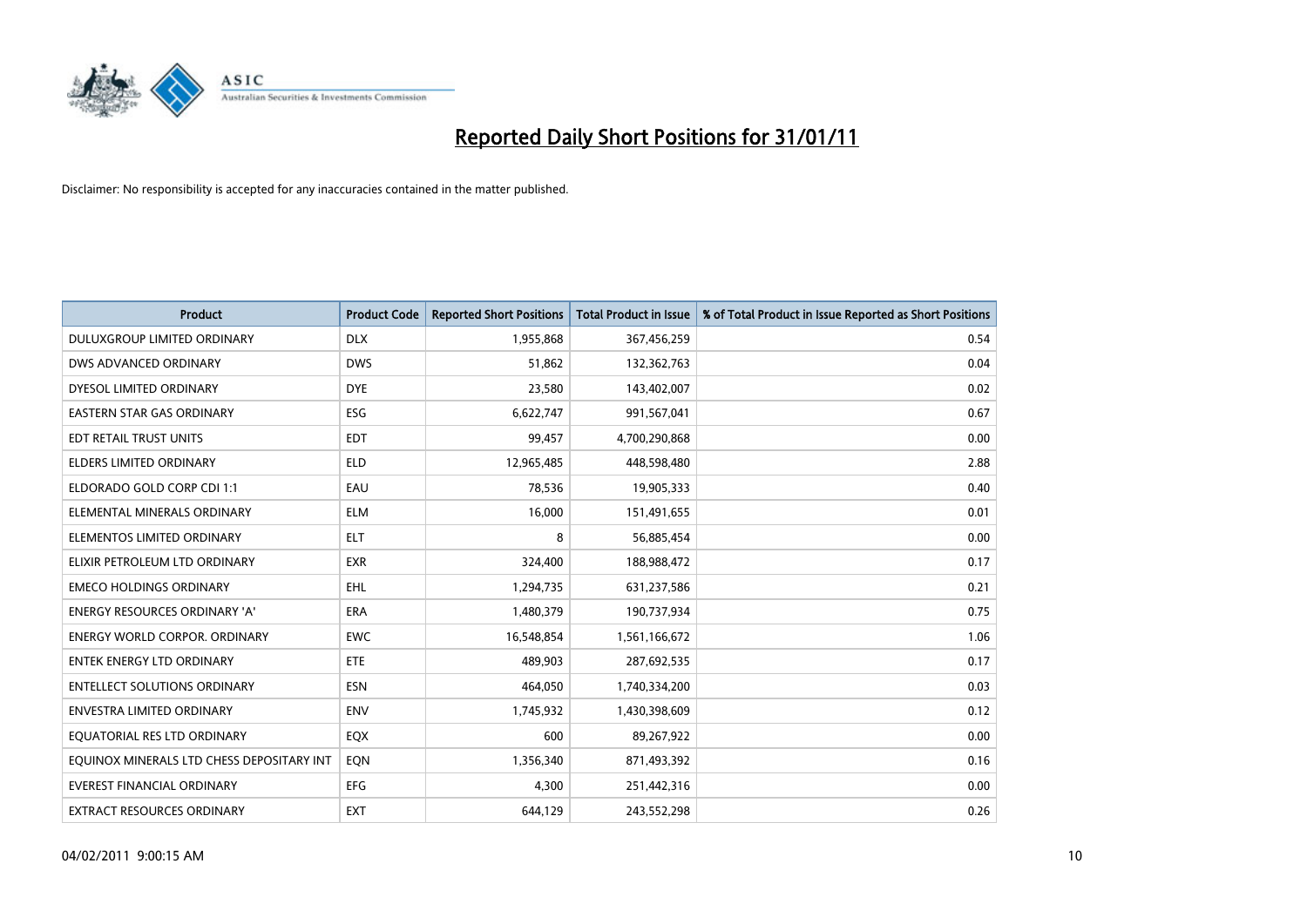

| Product                               | <b>Product Code</b> | <b>Reported Short Positions</b> | <b>Total Product in Issue</b> | % of Total Product in Issue Reported as Short Positions |
|---------------------------------------|---------------------|---------------------------------|-------------------------------|---------------------------------------------------------|
| FAIRFAX MEDIA LTD ORDINARY            | <b>FXJ</b>          | 288,659,660                     | 2,351,955,725                 | 12.26                                                   |
| <b>FANTASTIC HOLDINGS ORDINARY</b>    | <b>FAN</b>          | 8,500                           | 102,739,538                   | 0.01                                                    |
| FAR LTD ORDINARY                      | <b>FAR</b>          | 556,148                         | 1,244,439,464                 | 0.04                                                    |
| FERRAUS LIMITED ORDINARY              | <b>FRS</b>          | 81,331                          | 205,700,890                   | 0.04                                                    |
| FERRUM CRESCENT LTD ORDINARY          | <b>FCR</b>          | 100.000                         | 291,896,704                   | 0.03                                                    |
| FISHER & PAYKEL APP. ORDINARY         | <b>FPA</b>          | 10,330,000                      | 724,235,162                   | 1.42                                                    |
| FISHER & PAYKEL H. ORDINARY           | <b>FPH</b>          | 2,019,011                       | 520,409,135                   | 0.39                                                    |
| FKP PROPERTY GROUP STAPLED SECURITIES | <b>FKP</b>          | 12,087,094                      | 1,174,033,185                 | 1.04                                                    |
| FLEETWOOD CORP ORDINARY               | <b>FWD</b>          | 96,789                          | 57,281,484                    | 0.17                                                    |
| FLETCHER BUILDING ORDINARY            | <b>FBU</b>          | 4,004,307                       | 611,250,393                   | 0.66                                                    |
| FLEXIGROUP LIMITED ORDINARY           | <b>FXL</b>          | 159,672                         | 275,472,492                   | 0.06                                                    |
| <b>FLIGHT CENTRE ORDINARY</b>         | <b>FLT</b>          | 2,985,741                       | 99,791,411                    | 2.99                                                    |
| FLINDERS MINES LTD ORDINARY           | <b>FMS</b>          | 21,992,164                      | 1,820,384,571                 | 1.20                                                    |
| <b>FOCUS MINERALS LTD ORDINARY</b>    | <b>FML</b>          | 391.576                         | 2,865,543,210                 | 0.01                                                    |
| <b>FORGE GROUP LIMITED ORDINARY</b>   | FGE                 | 16,660                          | 82,864,014                    | 0.02                                                    |
| FORTE ENERGY NL ORDINARY              | <b>FTE</b>          | 5,218,786                       | 669,756,735                   | 0.77                                                    |
| FORTESCUE METALS GRP ORDINARY         | <b>FMG</b>          | 6,060,259                       | 3,112,711,159                 | 0.20                                                    |
| <b>FOSTER'S GROUP ORDINARY</b>        | <b>FGL</b>          | 10,369,195                      | 1,935,386,127                 | 0.53                                                    |
| <b>FUNTASTIC LIMITED ORDINARY</b>     | <b>FUN</b>          | 322,528                         | 340,997,682                   | 0.09                                                    |
| <b>G.U.D. HOLDINGS ORDINARY</b>       | <b>GUD</b>          | 871,209                         | 68,426,721                    | 1.29                                                    |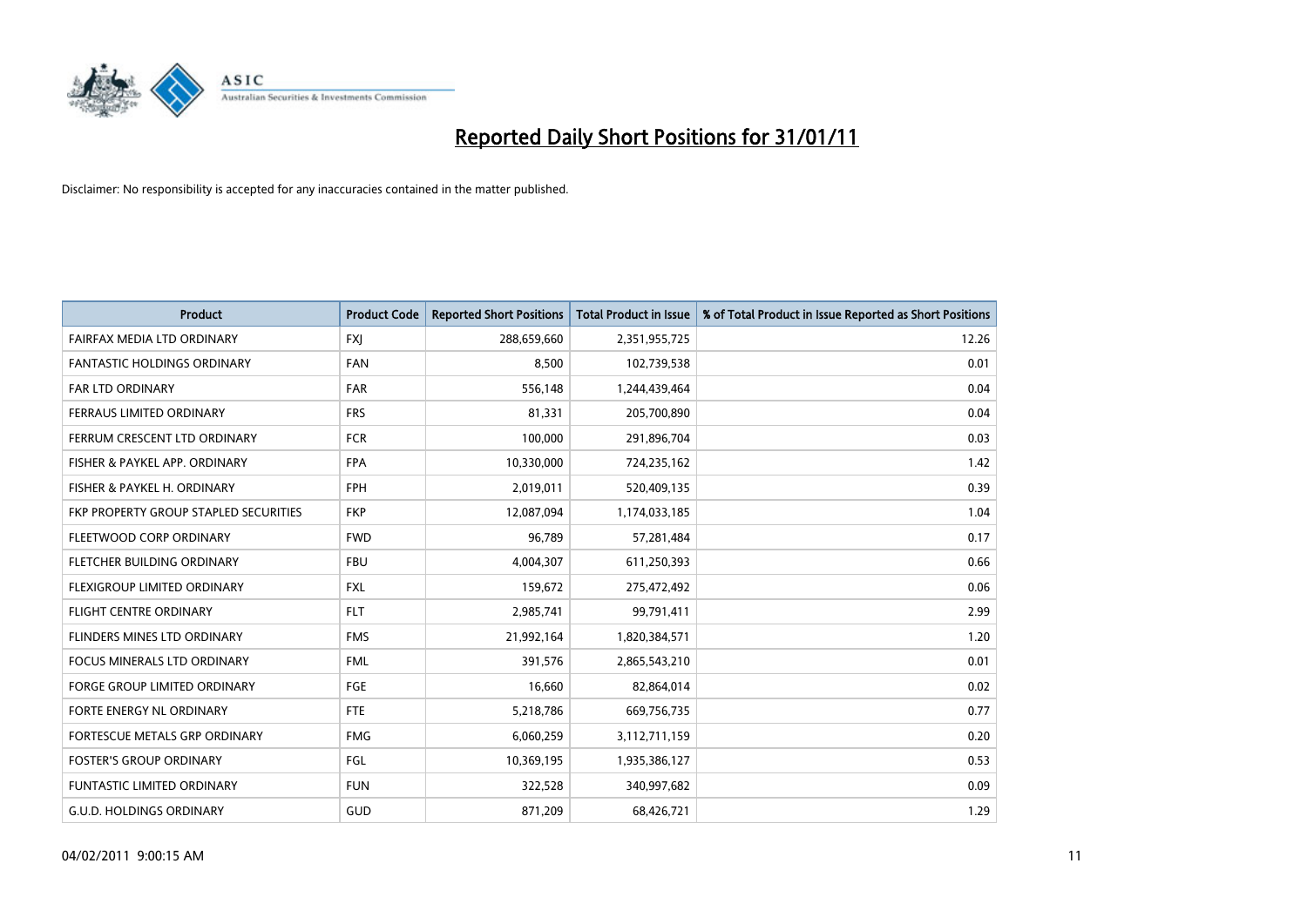

| <b>Product</b>                            | <b>Product Code</b> | <b>Reported Short Positions</b> | <b>Total Product in Issue</b> | % of Total Product in Issue Reported as Short Positions |
|-------------------------------------------|---------------------|---------------------------------|-------------------------------|---------------------------------------------------------|
| <b>GALAXY RESOURCES ORDINARY</b>          | <b>GXY</b>          | 770,003                         | 192,403,358                   | 0.39                                                    |
| <b>GEODYNAMICS LIMITED ORDINARY</b>       | GDY                 | 230,788                         | 333,643,956                   | 0.07                                                    |
| <b>GINDALBIE METALS LTD ORDINARY</b>      | <b>GBG</b>          | 10,227,347                      | 935,215,590                   | 1.09                                                    |
| <b>GIRALIA RESOURCES NL ORDINARY</b>      | <b>GIR</b>          | 84,619                          | 182,069,170                   | 0.04                                                    |
| <b>GLOBAL MINING ORDINARY</b>             | <b>GMI</b>          | 8,951                           | 191,820,968                   | 0.00                                                    |
| <b>GLOUCESTER COAL ORDINARY</b>           | <b>GCL</b>          | 264,719                         | 140,447,062                   | 0.19                                                    |
| <b>GME RESOURCES LTD ORDINARY</b>         | <b>GME</b>          | 800                             | 302,352,750                   | 0.00                                                    |
| <b>GOLDEN WEST RESOURCE ORDINARY</b>      | GWR                 | 1,617                           | 189,606,127                   | 0.00                                                    |
| <b>GOODMAN FIELDER. ORDINARY</b>          | GFF                 | 17,990,007                      | 1,380,386,438                 | 1.31                                                    |
| <b>GOODMAN GROUP STAPLED US PROHIBIT.</b> | <b>GMG</b>          | 9,100,611                       | 6,893,007,207                 | 0.12                                                    |
| <b>GPT GROUP STAPLED SEC.</b>             | <b>GPT</b>          | 8,409,774                       | 1,855,529,431                 | 0.45                                                    |
| <b>GRAINCORP LIMITED A CLASS ORDINARY</b> | <b>GNC</b>          | 1,109,509                       | 198,318,900                   | 0.55                                                    |
| <b>GRANGE RESOURCES. ORDINARY</b>         | <b>GRR</b>          | 1,238,426                       | 1,152,077,403                 | 0.11                                                    |
| <b>GREENCAP LIMITED ORDINARY</b>          | GCG                 |                                 | 262,515,385                   | 0.00                                                    |
| <b>GREENLAND MIN EN LTD ORDINARY</b>      | GGG                 | 526,754                         | 306,134,747                   | 0.18                                                    |
| <b>GRYPHON MINERALS LTD ORDINARY</b>      | GRY                 | 717,711                         | 292,472,058                   | 0.25                                                    |
| GUINNESS PEAT GROUP. CHESS DEPOSITARY INT | <b>GPG</b>          | 55                              | 292,381,250                   | 0.00                                                    |
| <b>GUNNS LIMITED ORDINARY</b>             | <b>GNS</b>          | 30,033,484                      | 848,401,559                   | 3.52                                                    |
| <b>GWA GROUP LTD ORDINARY</b>             | <b>GWA</b>          | 7,273,401                       | 301,102,514                   | 2.43                                                    |
| <b>HARVEY NORMAN ORDINARY</b>             | <b>HVN</b>          | 37,604,835                      | 1,062,316,784                 | 3.54                                                    |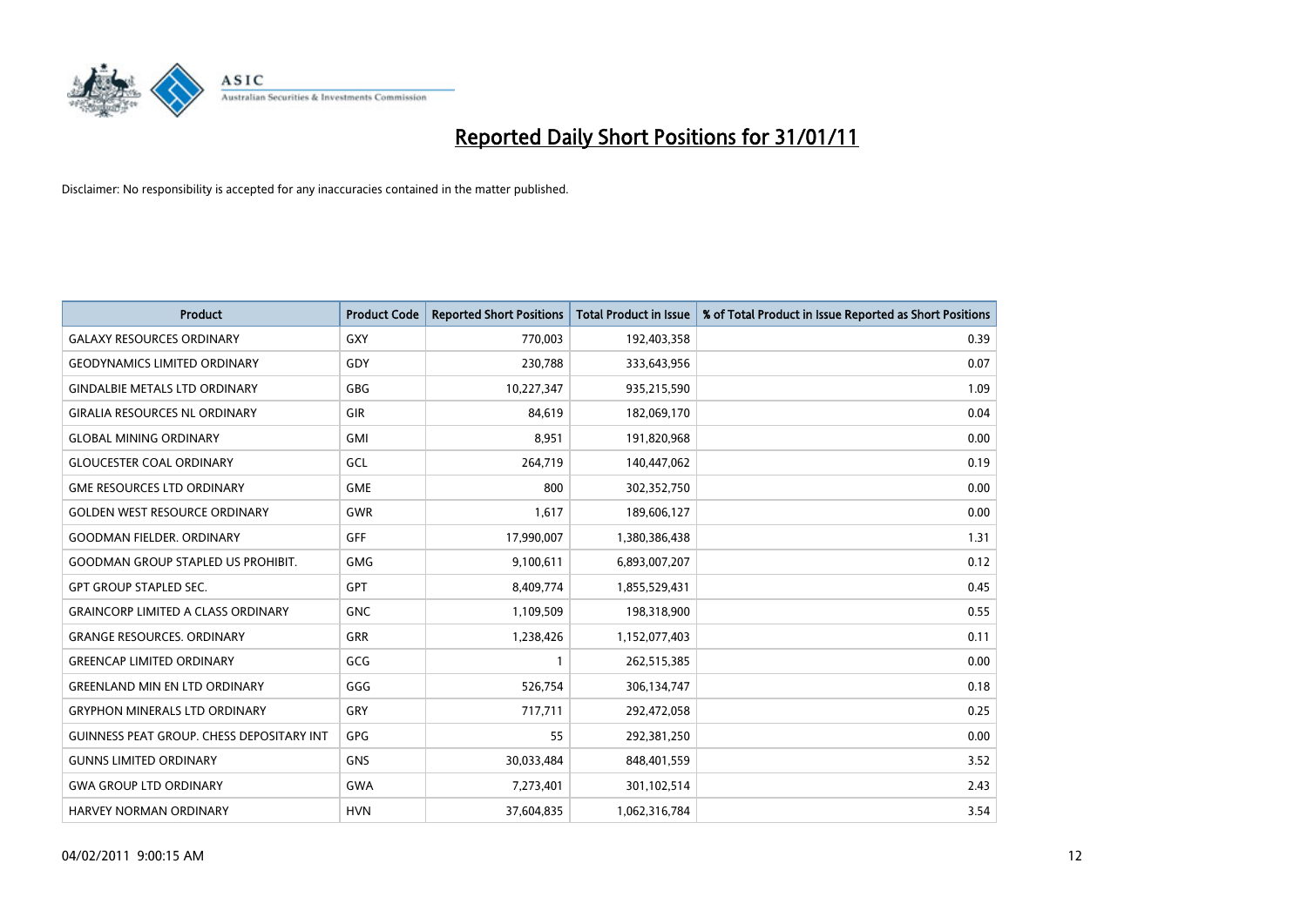

| Product                               | <b>Product Code</b> | <b>Reported Short Positions</b> | <b>Total Product in Issue</b> | % of Total Product in Issue Reported as Short Positions |
|---------------------------------------|---------------------|---------------------------------|-------------------------------|---------------------------------------------------------|
| HASTIE GROUP LIMITED ORDINARY         | <b>HST</b>          | 1,716,831                       | 239,781,419                   | 0.71                                                    |
| HASTINGS DIVERSIFIED STAPLED SECURITY | <b>HDF</b>          | 593,731                         | 518,300,758                   | 0.10                                                    |
| <b>HEARTWARE INT INC CDI 35:1</b>     | <b>HIN</b>          | 272,008                         | 66,059,280                    | 0.41                                                    |
| <b>HENDERSON GROUP CDI 1:1</b>        | <b>HGG</b>          | 5,542,923                       | 554,228,264                   | 0.99                                                    |
| HFA HOLDINGS LIMITED ORDINARY         | <b>HFA</b>          | 1,881,754                       | 469,330,170                   | 0.39                                                    |
| <b>HIGHLANDS PACIFIC ORDINARY</b>     | <b>HIG</b>          | 2,382,804                       | 685,582,148                   | 0.35                                                    |
| HILL END GOLD ORDINARY                | <b>HEG</b>          | 50,000                          | 441,600,641                   | 0.01                                                    |
| HILLCREST LITIGAT, ORDINARY           | <b>HLS</b>          | 1,600,000                       | 76,488,557                    | 2.09                                                    |
| HILLGROVE RES LTD ORDINARY            | <b>HGO</b>          | 318,888                         | 793,698,575                   | 0.04                                                    |
| HILLS HOLDINGS LTD ORDINARY           | <b>HIL</b>          | 1,960,164                       | 248,676,841                   | 0.79                                                    |
| HORIZON OIL LIMITED ORDINARY          | <b>HZN</b>          | 2,673,308                       | 1,130,311,515                 | 0.23                                                    |
| HUNNU COAL LIMITED ORDINARY           | <b>HUN</b>          | 1,000,000                       | 182,565,002                   | 0.55                                                    |
| <b>ICON ENERGY LIMITED ORDINARY</b>   | <b>ICN</b>          | 218,688                         | 469,301,394                   | 0.04                                                    |
| <b>IINET LIMITED ORDINARY</b>         | <b>IIN</b>          | 1,041,085                       | 152,138,114                   | 0.68                                                    |
| <b>ILUKA RESOURCES ORDINARY</b>       | ILU                 | 5,182,990                       | 418,700,517                   | 1.24                                                    |
| <b>IMDEX LIMITED ORDINARY</b>         | <b>IMD</b>          | 26,119                          | 197,442,297                   | 0.01                                                    |
| IMF (AUSTRALIA) LTD ORDINARY          | <b>IMF</b>          | 341,944                         | 122,496,819                   | 0.28                                                    |
| IMX RESOURCES LTD ORDINARY            | <b>IXR</b>          | 20,000                          | 262,612,803                   | 0.01                                                    |
| <b>INCITEC PIVOT ORDINARY</b>         | IPL                 | 3,459,951                       | 1,628,730,107                 | 0.22                                                    |
| INDAGO RESOURCES LTD ORDINARY         | <b>IDG</b>          | 8,179                           | 5,272,885                     | 0.16                                                    |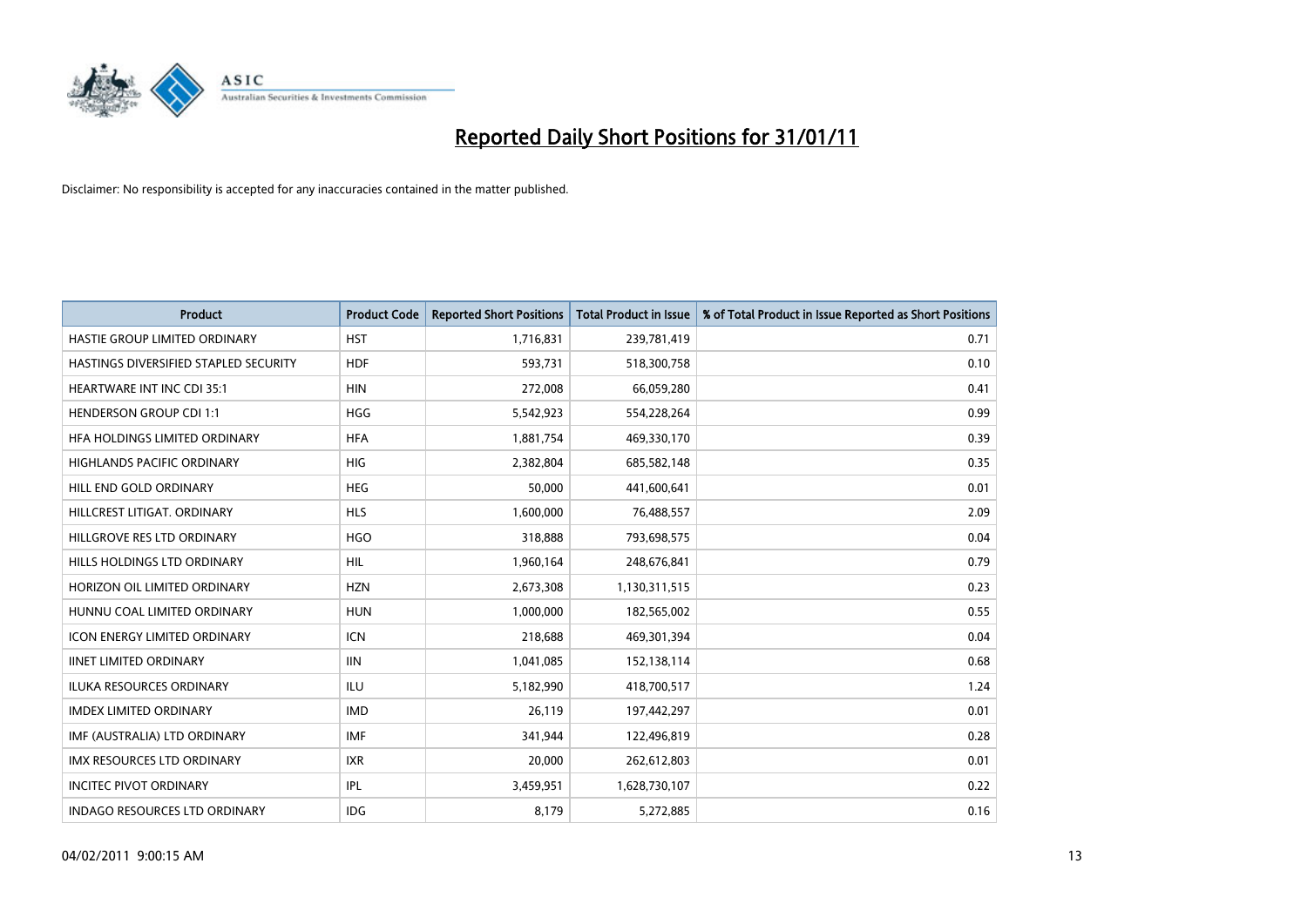

| <b>Product</b>                            | <b>Product Code</b> | <b>Reported Short Positions</b> | <b>Total Product in Issue</b> | % of Total Product in Issue Reported as Short Positions |
|-------------------------------------------|---------------------|---------------------------------|-------------------------------|---------------------------------------------------------|
| <b>INDEPENDENCE GROUP ORDINARY</b>        | <b>IGO</b>          | 736,056                         | 138,777,305                   | 0.53                                                    |
| INDOPHIL RESOURCES ORDINARY               | <b>IRN</b>          | 342,484                         | 471,445,763                   | 0.07                                                    |
| <b>INDUSTREA LIMITED ORDINARY</b>         | IDL                 | 693,874                         | 363,878,295                   | 0.19                                                    |
| INFIGEN ENERGY STAPLED SECURITIES         | <b>IFN</b>          | 7,263,810                       | 761,222,569                   | 0.95                                                    |
| ING INDUSTRIAL FUND UNITS                 | <b>IIF</b>          | 13,536,147                      | 2,592,249,647                 | 0.53                                                    |
| ING OFFICE FUND STAPLED SECURITIES        | <b>IOF</b>          | 17,959,684                      | 2,729,071,212                 | 0.65                                                    |
| ING RE COM GROUP STAPLED SECURITIES       | ILF.                | 9,075                           | 441,029,194                   | 0.00                                                    |
| INSURANCE AUSTRALIA ORDINARY              | IAG                 | 2,422,846                       | 2,079,034,021                 | 0.10                                                    |
| INTEGRA MINING LTD, ORDINARY              | <b>IGR</b>          | 3,442,644                       | 757,692,394                   | 0.45                                                    |
| <b>INTREPID MINES ORDINARY</b>            | <b>IAU</b>          | 1,932,624                       | 517,525,349                   | 0.38                                                    |
| <b>INVOCARE LIMITED ORDINARY</b>          | <b>IVC</b>          | 1,919,653                       | 102,421,288                   | 1.88                                                    |
| ION LIMITED ORDINARY                      | <b>ION</b>          | 164,453                         | 256,365,105                   | 0.06                                                    |
| <b>IOOF HOLDINGS LTD ORDINARY</b>         | IFL.                | 2,139,681                       | 229,794,395                   | 0.92                                                    |
| <b>IRESS MARKET TECH. ORDINARY</b>        | <b>IRE</b>          | 2,602,863                       | 126,018,142                   | 2.05                                                    |
| <b>IRON ORE HOLDINGS ORDINARY</b>         | <b>IOH</b>          | 110,371                         | 137,563,524                   | 0.08                                                    |
| <b>ISHARES GLB CONSSTA CDI 1:1</b>        | X                   | 6,125                           | 4,750,000                     | 0.13                                                    |
| ISHARES GLB HEALTH CDI 1:1                | X                   | 1,794                           | 13,050,000                    | 0.01                                                    |
| ISHARES GLOBAL 100 CDI 1:1                | <b>IOO</b>          | 34,821                          | 10,600,000                    | 0.33                                                    |
| ISHARES MSCI AUS 200 ISHARES MSCI AUS 200 | IOZ                 | 84,824                          | 2,025,000                     | 4.19                                                    |
| ISHARES MSCI TAIWAN CDI 1:1               | <b>ITW</b>          | 105,450                         | 184,400,000                   | 0.06                                                    |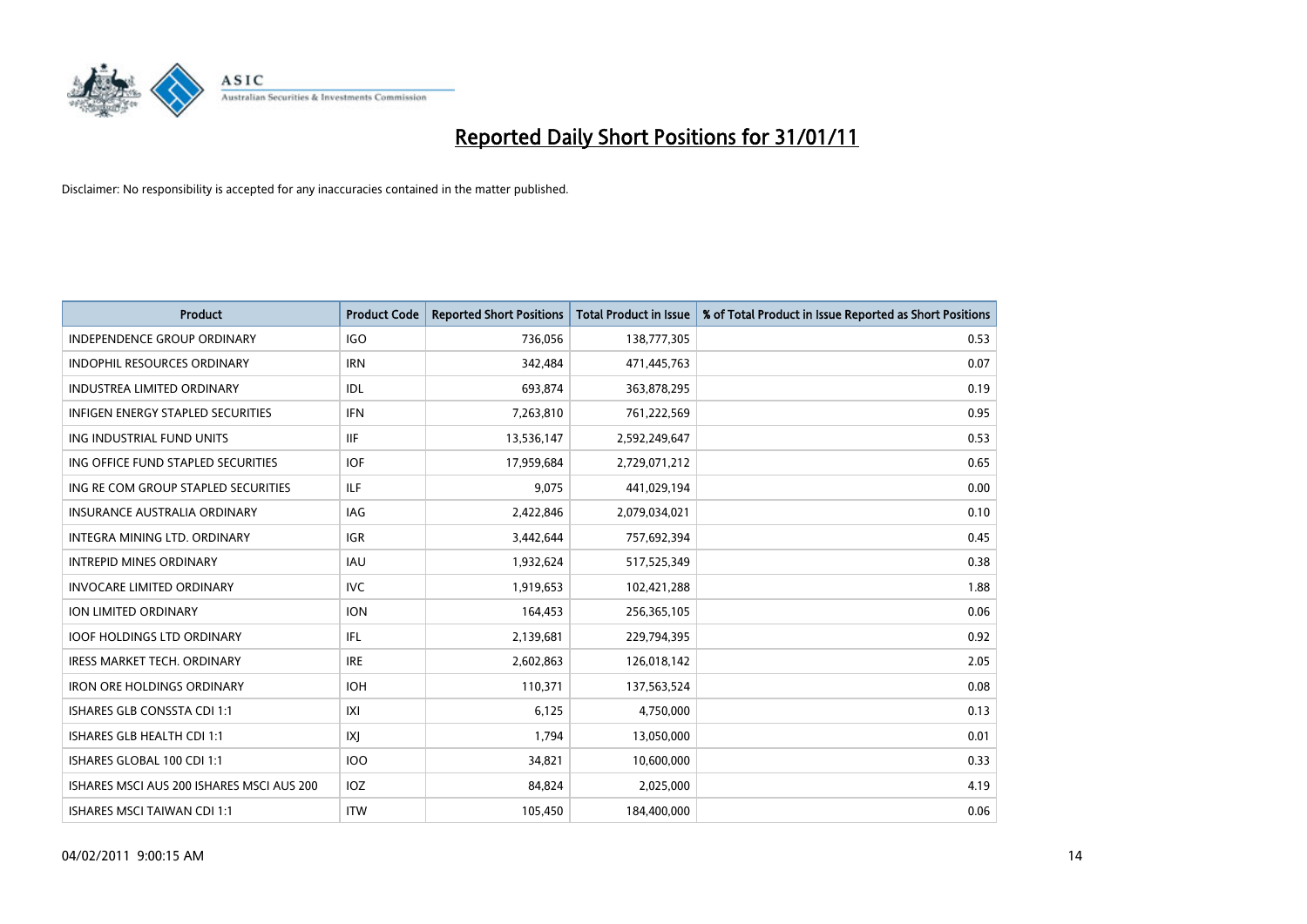

| <b>Product</b>                            | <b>Product Code</b> | <b>Reported Short Positions</b> | Total Product in Issue | % of Total Product in Issue Reported as Short Positions |
|-------------------------------------------|---------------------|---------------------------------|------------------------|---------------------------------------------------------|
| <b>ISHARES S&amp;P 500 CDI 1:1</b>        | <b>IVV</b>          | 25,782                          | 116,350,000            | 0.02                                                    |
| ISHARES S&P HIGH DIV ISHARES S&P HIGH DIV | <b>IHD</b>          | 18.140                          | 1,800,000              | 1.01                                                    |
| ISHARES S&P SCAP 600 CDI 1:1              | <b>IJR</b>          | 1,233                           | 71,300,000             | 0.00                                                    |
| ISHARES SMALL ORDS ISHARES SMALL ORDS     | <b>ISO</b>          | 44,938                          | 6,000,000              | 0.75                                                    |
| <b>ISOFT GROUP LIMITED ORDINARY</b>       | <b>ISF</b>          | 4,976,760                       | 1,070,595,874          | 0.46                                                    |
| <b>IVANHOE AUSTRALIA ORDINARY</b>         | <b>IVA</b>          | 469.344                         | 418,410,103            | 0.11                                                    |
| <b>JABIRU METALS LTD ORDINARY</b>         | <b>IML</b>          | 172,912                         | 553,304,180            | 0.03                                                    |
| JAMES HARDIE INDUST CHESS DEPOSITARY INT  | <b>IHX</b>          | 18,408,857                      | 436,128,074            | 4.18                                                    |
| JAMESON RESOURCES ORDINARY                | JAL                 | 1,600,000                       | 95,828,865             | 1.67                                                    |
| <b>IB HI-FI LIMITED ORDINARY</b>          | <b>IBH</b>          | 10,131,542                      | 109,223,945            | 9.26                                                    |
| <b>JUPITER MINES ORDINARY</b>             | <b>IMS</b>          | 1,149,983                       | 1,345,694,702          | 0.09                                                    |
| <b>KAGARA LTD ORDINARY</b>                | KZL                 | 1,908,857                       | 707,789,717            | 0.26                                                    |
| KANGAROO RES LTD ORDINARY                 | <b>KRL</b>          | 600.000                         | 1,100,576,564          | 0.05                                                    |
| KAROON GAS AUSTRALIA ORDINARY             | <b>KAR</b>          | 929,318                         | 217,295,769            | 0.43                                                    |
| KATHMANDU HOLD LTD ORDINARY               | <b>KMD</b>          | 666,121                         | 200,000,000            | 0.33                                                    |
| <b>KEYBRIDGE CAPITAL ORDINARY</b>         | <b>KBC</b>          | 5,999                           | 172,070,564            | 0.00                                                    |
| KIMBERLEY METALS LTD ORDINARY             | <b>KBL</b>          | 2,609                           | 161,356,672            | 0.00                                                    |
| KINGSGATE CONSOLID. ORDINARY              | <b>KCN</b>          | 1,731,298                       | 102,286,251            | 1.71                                                    |
| KINGSROSE MINING LTD ORDINARY             | <b>KRM</b>          | 155,500                         | 251,804,488            | 0.06                                                    |
| LEIGHTON HOLDINGS ORDINARY                | LEI                 | 6,355,421                       | 302,244,299            | 2.09                                                    |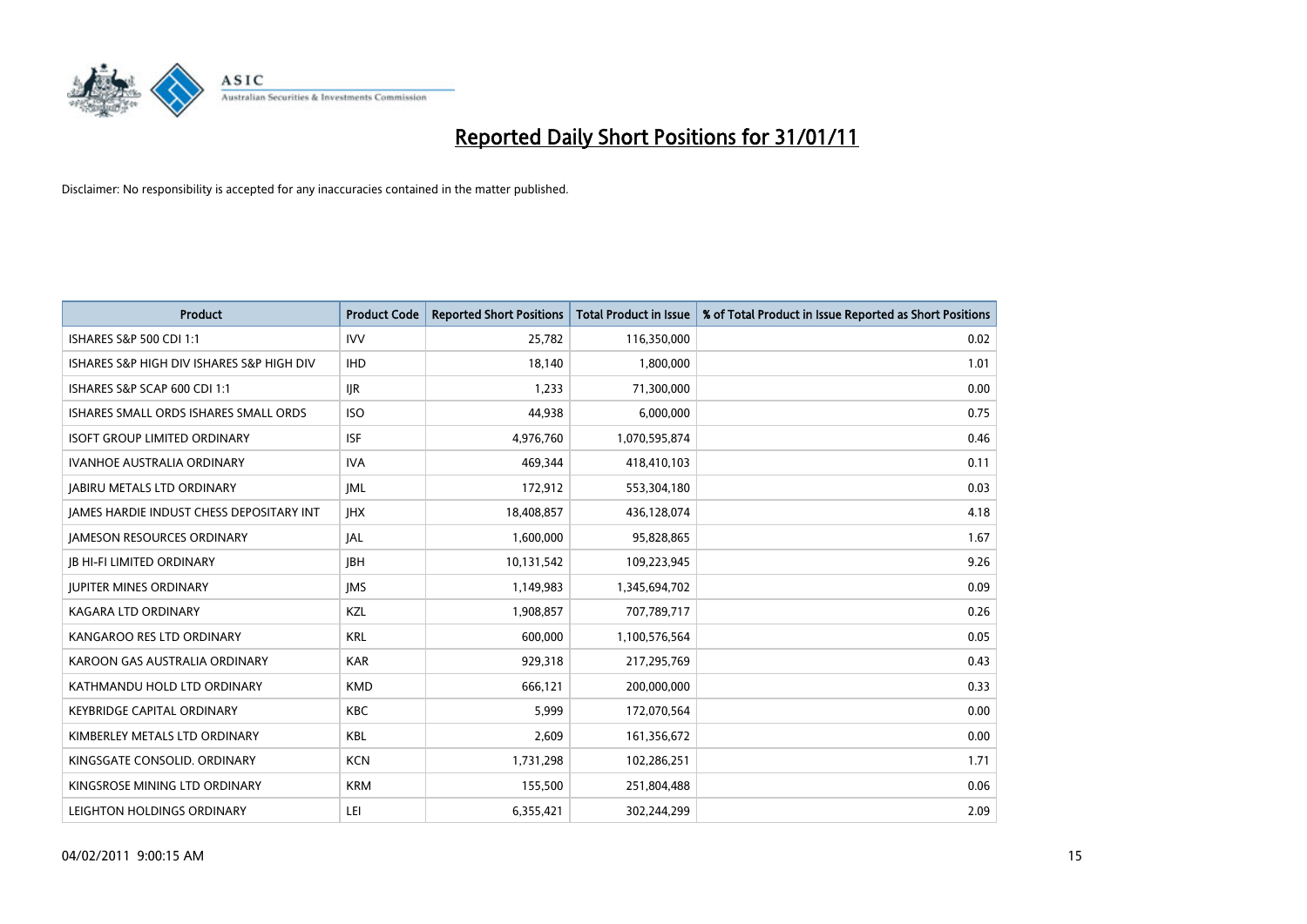

| <b>Product</b>                        | <b>Product Code</b> | <b>Reported Short Positions</b> | Total Product in Issue | % of Total Product in Issue Reported as Short Positions |
|---------------------------------------|---------------------|---------------------------------|------------------------|---------------------------------------------------------|
| LEND LEASE GROUP UNIT/ORD STAPLED     | <b>LLC</b>          | 1,109,496                       | 565,558,754            | 0.19                                                    |
| LINC ENERGY LTD ORDINARY              | <b>LNC</b>          | 5,633,652                       | 502,519,400            | 1.12                                                    |
| LYNAS CORPORATION ORDINARY            | <b>LYC</b>          | 51,213,691                      | 1,662,499,093          | 3.09                                                    |
| MACARTHUR COAL ORDINARY               | <b>MCC</b>          | 1,773,690                       | 299,476,903            | 0.59                                                    |
| <b>MACMAHON HOLDINGS ORDINARY</b>     | <b>MAH</b>          | 4,139,915                       | 733,711,705            | 0.55                                                    |
| MACQ ATLAS ROADS GRP ORDINARY STAPLED | <b>MQA</b>          | 3,796,409                       | 452,345,907            | 0.83                                                    |
| MACQUARIE GROUP LTD ORDINARY          | MQG                 | 5,073,338                       | 346,747,384            | 1.43                                                    |
| MAGMA METALS LTD. ORDINARY            | <b>MMW</b>          | 46,500                          | 195,605,923            | 0.02                                                    |
| <b>MANTRA RESOURCES ORDINARY</b>      | <b>MRU</b>          | 99,339                          | 133,329,188            | 0.07                                                    |
| MAP GROUP STAPLED US PROHIBIT.        | <b>MAP</b>          | 1,227,648                       | 1,861,210,782          | 0.06                                                    |
| <b>MATRIX C &amp; E LTD ORDINARY</b>  | <b>MCE</b>          | 54,350                          | 72,964,098             | 0.07                                                    |
| MAYNE PHARMA LTD ORDINARY             | <b>MYX</b>          | 23,917                          | 151,028,700            | 0.02                                                    |
| MCMILLAN SHAKESPEARE ORDINARY         | <b>MMS</b>          | 86,675                          | 67,919,101             | 0.12                                                    |
| <b>MCPHERSON'S LTD ORDINARY</b>       | <b>MCP</b>          | 23,319                          | 71,651,758             | 0.03                                                    |
| MEDUSA MINING LTD ORDINARY            | <b>MML</b>          | 1,722,288                       | 188,233,911            | 0.89                                                    |
| MELBOURNE IT LIMITED ORDINARY         | <b>MLB</b>          | 142,144                         | 80,031,955             | 0.18                                                    |
| MEO AUSTRALIA LTD ORDINARY            | <b>MEO</b>          | 1,511,475                       | 539,913,260            | 0.28                                                    |
| <b>MERMAID MARINE ORDINARY</b>        | <b>MRM</b>          | 430,799                         | 213,669,828            | 0.19                                                    |
| MESOBLAST LIMITED ORDINARY            | <b>MSB</b>          | 173,011                         | 252,645,506            | 0.06                                                    |
| METALS X LIMITED ORDINARY             | <b>MLX</b>          | 326,940                         | 1,365,661,782          | 0.03                                                    |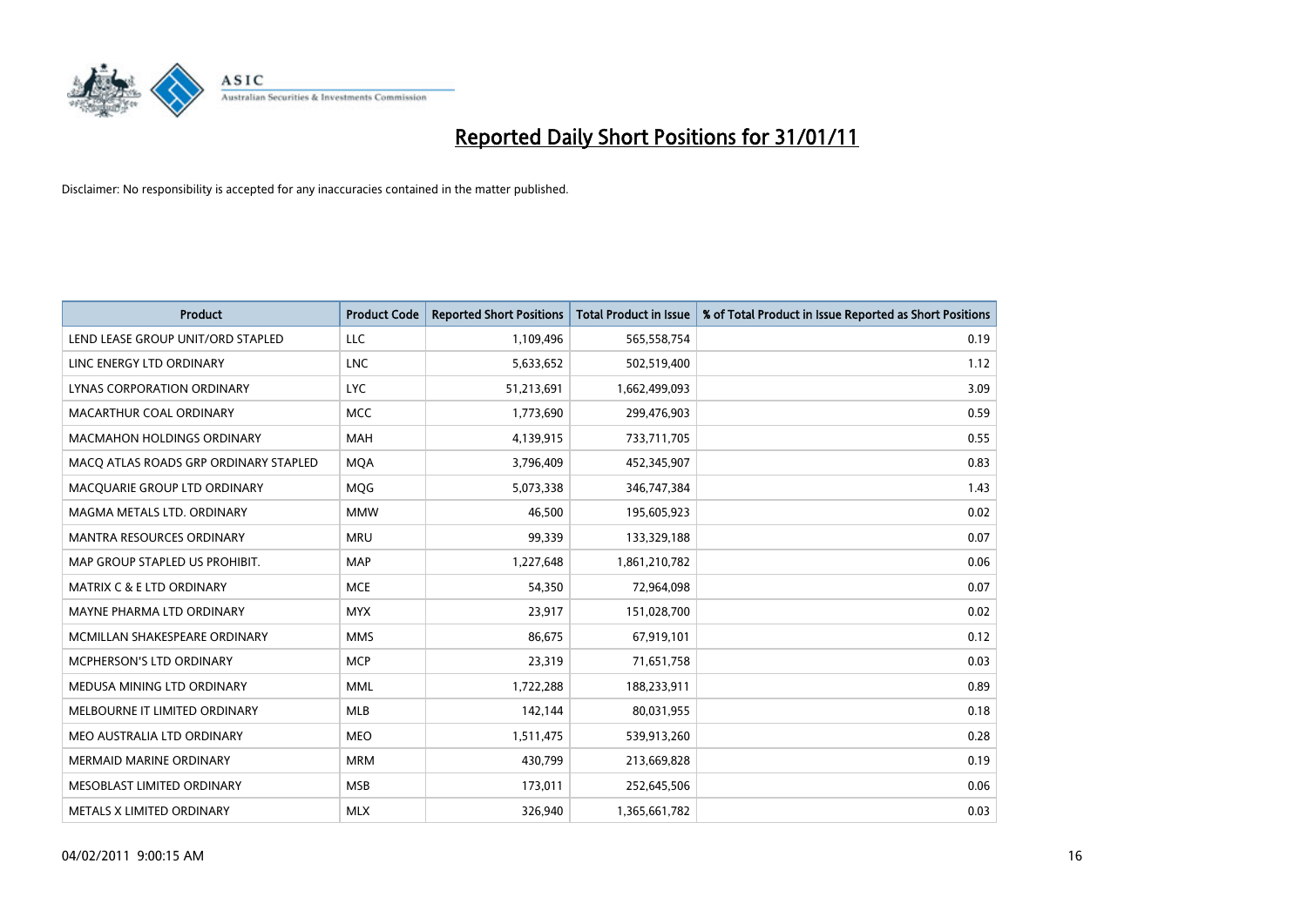

| <b>Product</b>                  | <b>Product Code</b> | <b>Reported Short Positions</b> | <b>Total Product in Issue</b> | % of Total Product in Issue Reported as Short Positions |
|---------------------------------|---------------------|---------------------------------|-------------------------------|---------------------------------------------------------|
| METCASH LIMITED ORDINARY        | <b>MTS</b>          | 27,655,513                      | 768,801,639                   | 3.59                                                    |
| METGASCO LIMITED ORDINARY       | <b>MEL</b>          | 257,210                         | 252,460,972                   | 0.10                                                    |
| MICLYN EXP OFFSHR ORDINARY      | <b>MIO</b>          | 96,878                          | 271,700,000                   | 0.03                                                    |
| MILLENNIUM MIN LTD ORDINARY     | <b>MOY</b>          | 105,000                         | 749,524,243                   | 0.01                                                    |
| MINARA RESOURCES ORDINARY       | <b>MRE</b>          | 10,987,324                      | 1,167,783,517                 | 0.93                                                    |
| MINCOR RESOURCES NL ORDINARY    | <b>MCR</b>          | 799,618                         | 200,608,804                   | 0.40                                                    |
| MINEMAKERS LIMITED ORDINARY     | <b>MAK</b>          | 63,146                          | 227,003,950                   | 0.03                                                    |
| MINERAL DEPOSITS ORDINARY       | <b>MDL</b>          | 220,419                         | 60,768,582                    | 0.36                                                    |
| MINERAL RESOURCES, ORDINARY     | <b>MIN</b>          | 222,777                         | 168,812,735                   | 0.13                                                    |
| MIRABELA NICKEL LTD ORDINARY    | <b>MBN</b>          | 11,972,175                      | 491,561,237                   | 2.43                                                    |
| MIRVAC GROUP STAPLED SECURITIES | <b>MGR</b>          | 4,699,868                       | 3,415,819,357                 | 0.13                                                    |
| MOLOPO ENERGY LTD ORDINARY      | <b>MPO</b>          | 1,733,154                       | 250,972,584                   | 0.71                                                    |
| MOLY MINES LIMITED ORDINARY     | <b>MOL</b>          | 248,647                         | 365,893,989                   | 0.07                                                    |
| MONADELPHOUS GROUP ORDINARY     | <b>MND</b>          | 587,492                         | 87,566,827                    | 0.66                                                    |
| MORNING STAR GOLD NL ORDINARY   | <b>MCO</b>          | 2,551                           | 284,318,462                   | 0.00                                                    |
| MOUNT GIBSON IRON ORDINARY      | <b>MGX</b>          | 5,006,640                       | 1,082,570,693                 | 0.45                                                    |
| MULTIPLEX SITES SITES           | <b>MXUPA</b>        | 48                              | 4,500,000                     | 0.00                                                    |
| MURCHISON METALS LTD ORDINARY   | <b>MMX</b>          | 12,697,799                      | 435,884,268                   | 2.89                                                    |
| MYER HOLDINGS LTD ORDINARY      | <b>MYR</b>          | 24,132,248                      | 582,297,884                   | 4.13                                                    |
| <b>MYSTATE LIMITED ORDINARY</b> | <b>MYS</b>          | 1,400                           | 67,439,158                    | 0.00                                                    |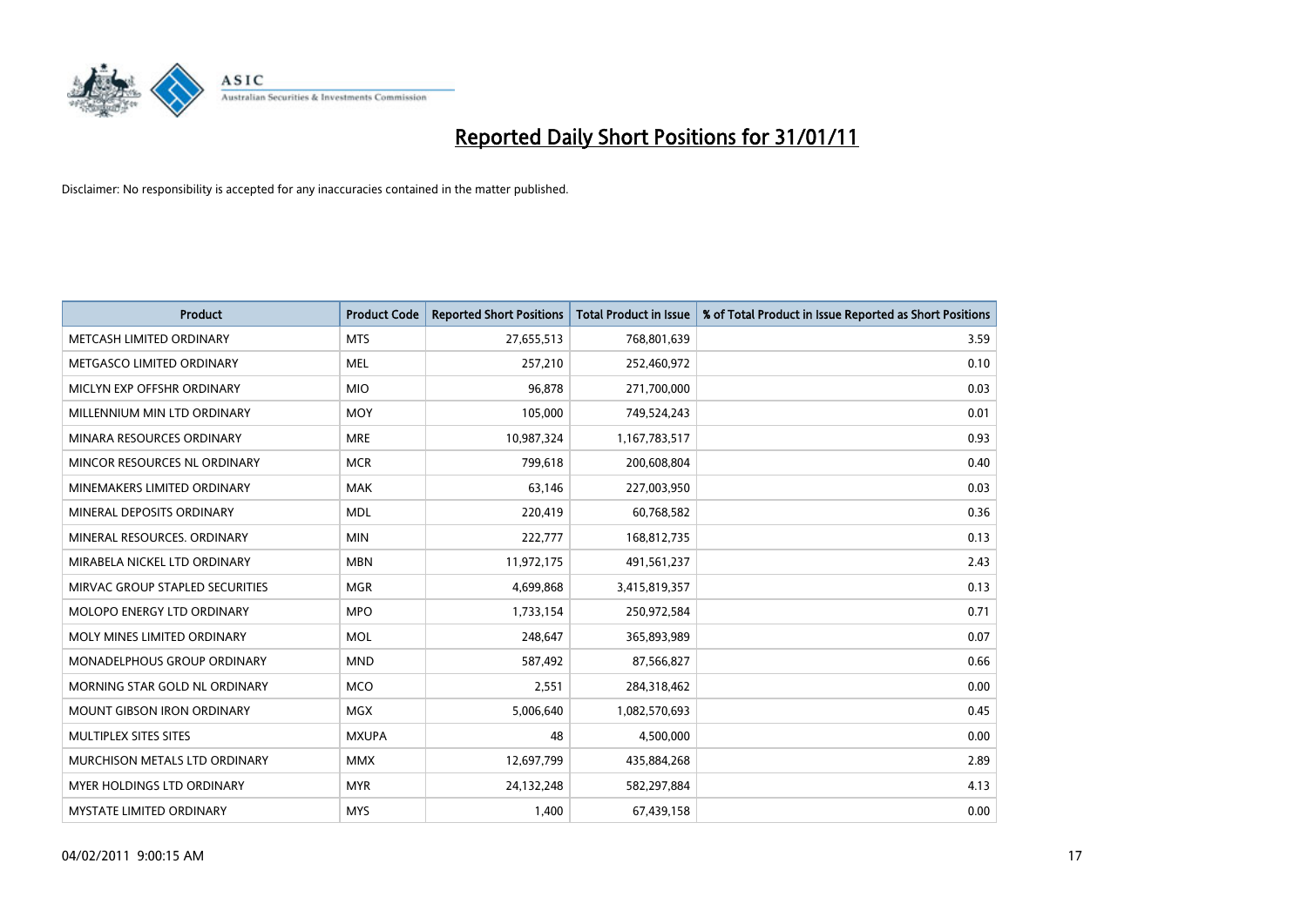

| <b>Product</b>                          | <b>Product Code</b> | <b>Reported Short Positions</b> | <b>Total Product in Issue</b> | % of Total Product in Issue Reported as Short Positions |
|-----------------------------------------|---------------------|---------------------------------|-------------------------------|---------------------------------------------------------|
| NAMOI COTTON CO-OP CO-OPERATIVE CAP.UNT | <b>NAM</b>          | 205,227                         | 96,978,836                    | 0.21                                                    |
| NATIONAL AUST, BANK ORDINARY            | <b>NAB</b>          | 11,440,591                      | 2,169,575,514                 | 0.52                                                    |
| NATURAL FUEL LIMITED ORDINARY           | <b>NFL</b>          | 1                               | 721,912                       | 0.00                                                    |
| NAVITAS LIMITED ORDINARY                | <b>NVT</b>          | 1,870,343                       | 369,358,564                   | 0.51                                                    |
| NEPTUNE MARINE ORDINARY                 | <b>NMS</b>          | 2,024,949                       | 442,352,382                   | 0.45                                                    |
| NEW GUINEA ENERGY ORDINARY              | <b>NGE</b>          | 111,142                         | 781,275,586                   | 0.01                                                    |
| NEW HOPE CORPORATION ORDINARY           | <b>NHC</b>          | 823,555                         | 830,230,549                   | 0.10                                                    |
| NEWCREST MINING ORDINARY                | <b>NCM</b>          | 2,892,444                       | 765,173,287                   | 0.34                                                    |
| NEWS CORP A NON-VOTING CDI              | <b>NWSLV</b>        | 104,121                         | 1,828,219,749                 | 0.01                                                    |
| NEWS CORP B VOTING CDI                  | <b>NWS</b>          | 7,028,366                       | 798,520,953                   | 0.87                                                    |
| NEXBIS LIMITED ORDINARY                 | <b>NBS</b>          | 63,733                          | 798,356,704                   | 0.01                                                    |
| NEXUS ENERGY LIMITED ORDINARY           | <b>NXS</b>          | 5,549,077                       | 1,020,257,304                 | 0.55                                                    |
| NIB HOLDINGS LIMITED ORDINARY           | <b>NHF</b>          | 4,911                           | 466,777,666                   | 0.00                                                    |
| NICK SCALI LIMITED ORDINARY             | <b>NCK</b>          | 35,846                          | 81,000,000                    | 0.04                                                    |
| NIDO PETROLEUM ORDINARY                 | <b>NDO</b>          | 397,393                         | 1,340,630,321                 | 0.03                                                    |
| NKWE PLATINUM 10C US COMMON             | <b>NKP</b>          | 240,577                         | 559,651,184                   | 0.05                                                    |
| NOBLE MINERAL RES ORDINARY              | <b>NMG</b>          | 461,828                         | 380,575,238                   | 0.11                                                    |
| NORTHERN CREST ORDINARY                 | <b>NOC</b>          | 24,345                          | 116,074,781                   | 0.02                                                    |
| NORTHERN IRON LTD ORDINARY              | <b>NFE</b>          | 1,249,495                       | 336,084,863                   | 0.37                                                    |
| NRW HOLDINGS LIMITED ORDINARY           | <b>NWH</b>          | 191,718                         | 251,223,000                   | 0.07                                                    |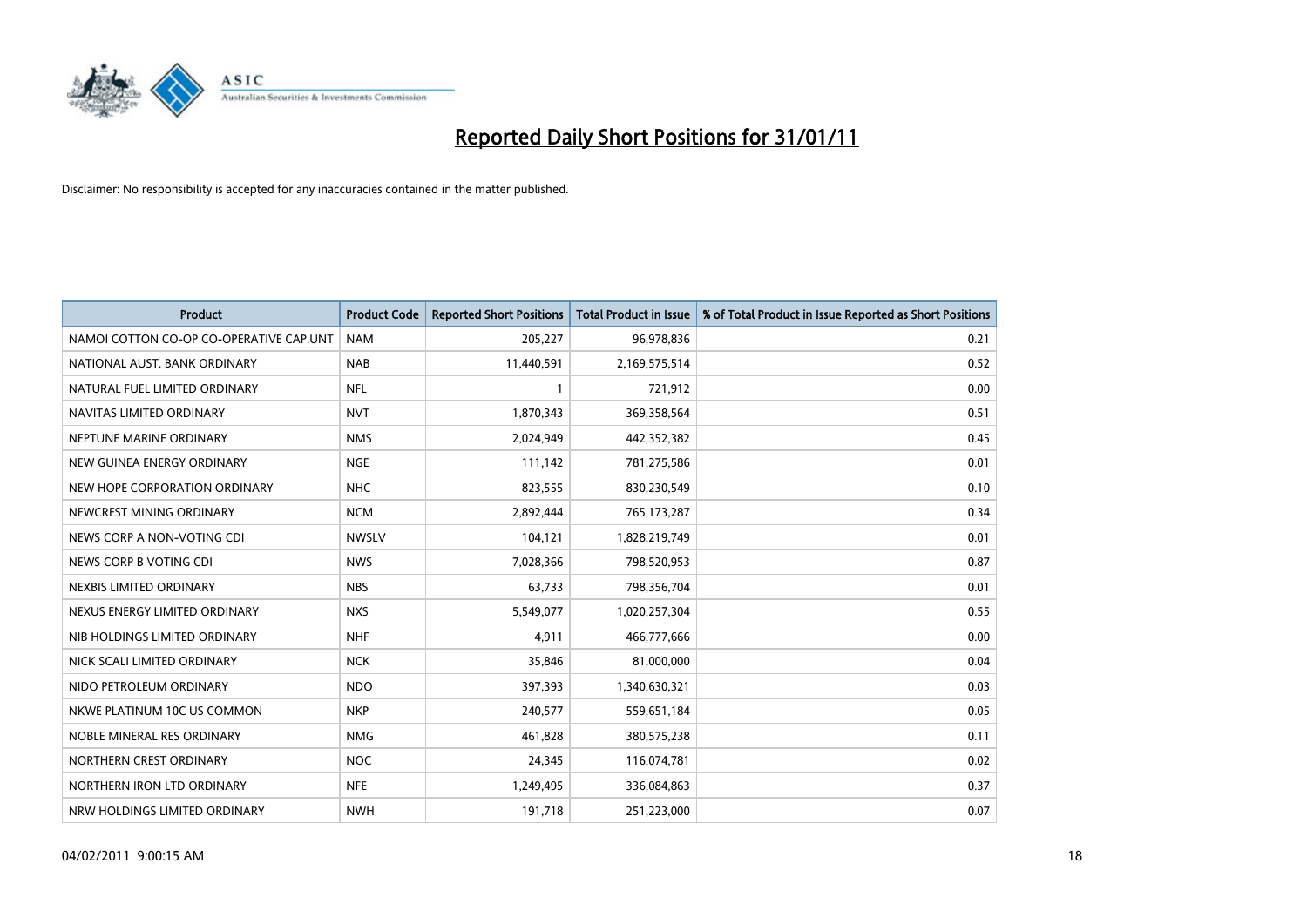

| Product                               | <b>Product Code</b> | <b>Reported Short Positions</b> | <b>Total Product in Issue</b> | % of Total Product in Issue Reported as Short Positions |
|---------------------------------------|---------------------|---------------------------------|-------------------------------|---------------------------------------------------------|
| NUFARM LIMITED ORDINARY               | <b>NUF</b>          | 6,561,608                       | 261,833,005                   | 2.48                                                    |
| NUPLEX INDUSTRIES ORDINARY            | <b>NPX</b>          | 95,106                          | 195,060,783                   | 0.05                                                    |
| OAKTON LIMITED ORDINARY               | <b>OKN</b>          | 874,443                         | 93,674,235                    | 0.92                                                    |
| OCEANAGOLD CORP. CHESS DEPOSITARY INT | <b>OGC</b>          | 1,231,797                       | 262,062,610                   | 0.46                                                    |
| OCEANIA CAPITAL LTD ORDINARY          | <b>OCP</b>          | 2,500                           | 91,921,295                    | 0.00                                                    |
| OIL SEARCH LTD ORDINARY               | OSH                 | 5,785,730                       | 1,312,888,303                 | 0.42                                                    |
| OM HOLDINGS LIMITED ORDINARY          | <b>OMH</b>          | 4,220,608                       | 503,085,150                   | 0.85                                                    |
| <b>ONESTEEL LIMITED ORDINARY</b>      | OST                 | 13,120,750                      | 1,334,723,421                 | 0.96                                                    |
| ORICA LIMITED ORDINARY                | ORI                 | 1,550,967                       | 363,189,836                   | 0.42                                                    |
| ORIGIN ENERGY ORDINARY                | <b>ORG</b>          | 2,539,111                       | 884,833,512                   | 0.26                                                    |
| OROCOBRE LIMITED ORDINARY             | <b>ORE</b>          | 44,036                          | 91,181,996                    | 0.04                                                    |
| OROTONGROUP LIMITED ORDINARY          | ORL                 | 6,385                           | 40,880,902                    | 0.02                                                    |
| OTTO ENERGY LIMITED ORDINARY          | <b>OEL</b>          | 112,737                         | 1,134,540,071                 | 0.01                                                    |
| OZ MINERALS ORDINARY                  | OZL                 | 24,307,572                      | 3,238,546,504                 | 0.72                                                    |
| <b>PACIFIC BRANDS ORDINARY</b>        | <b>PBG</b>          | 9,978,851                       | 931,386,248                   | 1.05                                                    |
| PALADIN ENERGY LTD ORDINARY           | <b>PDN</b>          | 20,931,299                      | 725,358,046                   | 2.87                                                    |
| PAN PACIFIC PETROL. ORDINARY          | PPP                 | 80,954                          | 588,612,110                   | 0.01                                                    |
| PANAUST LIMITED ORDINARY              | <b>PNA</b>          | 9,619,757                       | 2,958,612,502                 | 0.32                                                    |
| PANORAMIC RESOURCES ORDINARY          | PAN                 | 1,337,377                       | 206,500,342                   | 0.64                                                    |
| PAPERLINX LIMITED ORDINARY            | <b>PPX</b>          | 22,501,562                      | 603,580,761                   | 3.72                                                    |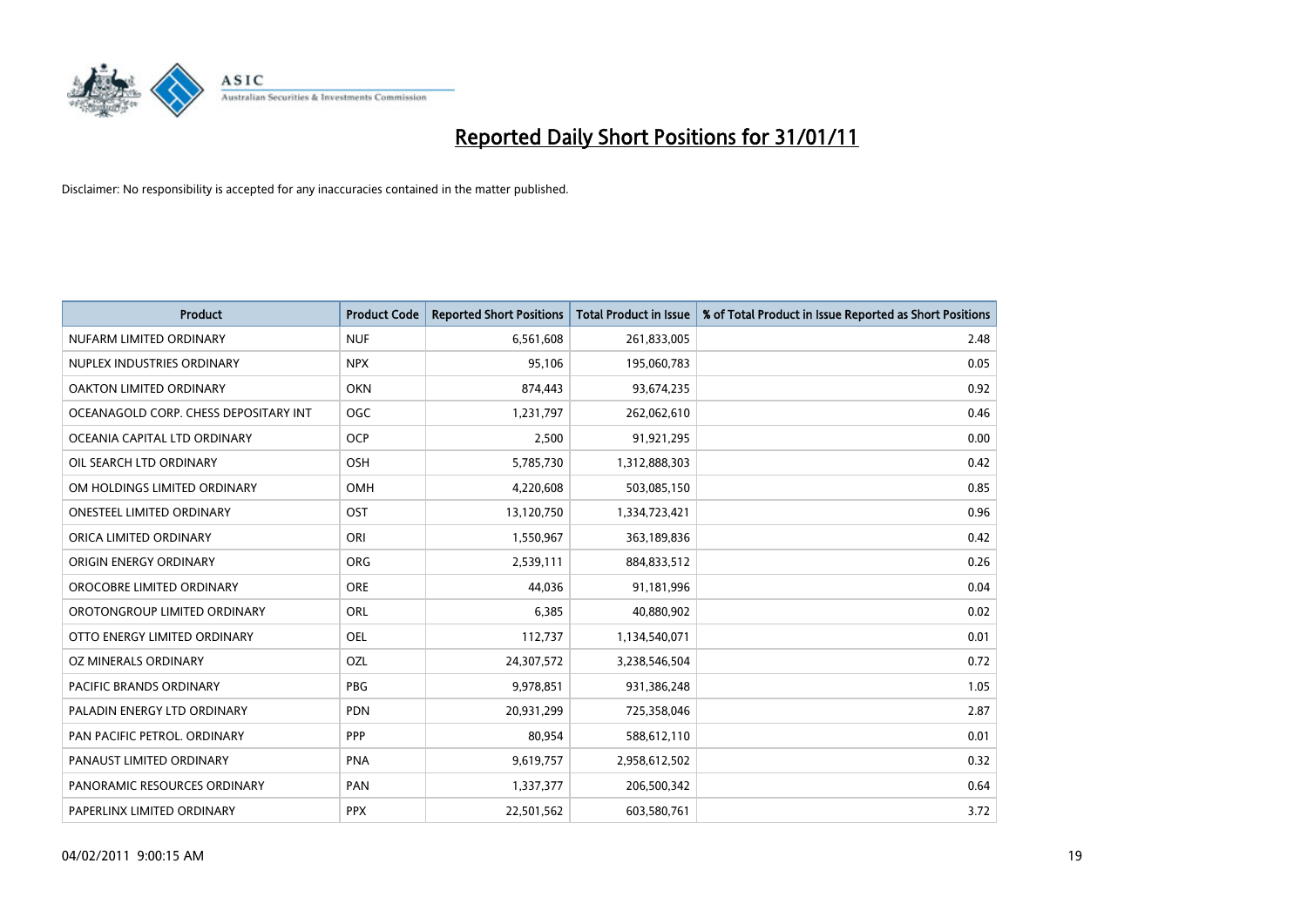

| Product                              | <b>Product Code</b> | <b>Reported Short Positions</b> | <b>Total Product in Issue</b> | % of Total Product in Issue Reported as Short Positions |
|--------------------------------------|---------------------|---------------------------------|-------------------------------|---------------------------------------------------------|
| PATTIES FOODS LTD ORDINARY           | PFL                 |                                 | 138,908,853                   | 0.00                                                    |
| PEET LIMITED ORDINARY                | <b>PPC</b>          | 63,345                          | 302,965,804                   | 0.02                                                    |
| PENINSULA ENERGY LTD ORDINARY        | <b>PEN</b>          | 5,000                           | 1,943,398,307                 | 0.00                                                    |
| PERILYA LIMITED ORDINARY             | PEM                 | 721,341                         | 526,075,563                   | 0.14                                                    |
| PERPETUAL LIMITED ORDINARY           | <b>PPT</b>          | 2,441,982                       | 44,140,166                    | 5.55                                                    |
| PERSEUS MINING LTD ORDINARY          | PRU                 | 1,456,181                       | 422,837,088                   | 0.33                                                    |
| PETSEC ENERGY ORDINARY               | <b>PSA</b>          | 223,332                         | 231,283,622                   | 0.10                                                    |
| PHARMAXIS LTD ORDINARY               | <b>PXS</b>          | 1,090,091                       | 228,127,809                   | 0.47                                                    |
| PHOTON GROUP LTD ORDINARY            | PGA                 | 250,510                         | 1,540,543,357                 | 0.02                                                    |
| PIKE RIVER COAL ORDINARY             | <b>PRC</b>          | 257,595                         | 405,513,933                   | 0.06                                                    |
| PLATINUM ASSET ORDINARY              | <b>PTM</b>          | 6,253,691                       | 561,347,878                   | 1.10                                                    |
| PLATINUM AUSTRALIA ORDINARY          | <b>PLA</b>          | 5,874,086                       | 392,430,039                   | 1.52                                                    |
| PLATINUM CAPITAL LTD ORDINARY        | <b>PMC</b>          |                                 | 163,732,888                   | 0.00                                                    |
| PMP LIMITED ORDINARY                 | <b>PMP</b>          | 293,882                         | 335,338,483                   | 0.07                                                    |
| PORT BOUVARD LIMITED ORDINARY        | PBD                 | 6,754                           | 593,868,295                   | 0.00                                                    |
| PREMIER INVESTMENTS ORDINARY         | <b>PMV</b>          | 210,422                         | 155,030,045                   | 0.14                                                    |
| PRIMARY HEALTH CARE ORDINARY         | <b>PRY</b>          | 11,103,089                      | 496,073,188                   | 2.25                                                    |
| PRIME INFR GROUP. STAPLED SECURITIES | PIH                 | 308,735                         | 351,776,795                   | 0.09                                                    |
| PRIME MEDIA GRP LTD ORDINARY         | <b>PRT</b>          | 36,774                          | 366,330,303                   | 0.01                                                    |
| PROGEN PHARMACEUTIC ORDINARY         | PGL                 | 151,596                         | 24,709,097                    | 0.61                                                    |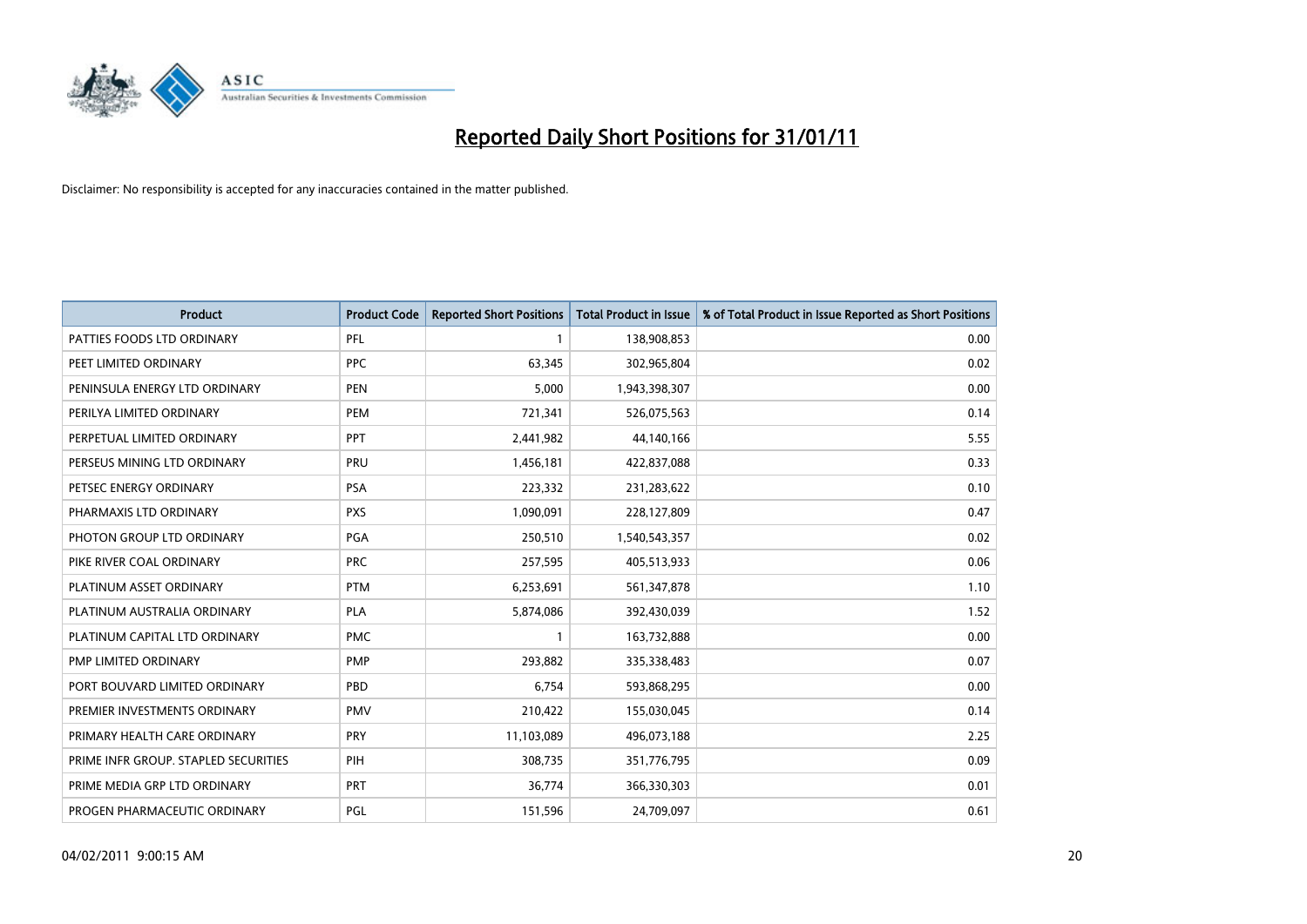

| <b>Product</b>                   | <b>Product Code</b> | <b>Reported Short Positions</b> | <b>Total Product in Issue</b> | % of Total Product in Issue Reported as Short Positions |
|----------------------------------|---------------------|---------------------------------|-------------------------------|---------------------------------------------------------|
| PROGRAMMED ORDINARY              | <b>PRG</b>          | 438,932                         | 118,169,908                   | 0.39                                                    |
| PSIVIDA CORP CDI 1:1             | <b>PVA</b>          | 6,878                           | 9,056,004                     | 0.08                                                    |
| <b>QANTAS AIRWAYS ORDINARY</b>   | QAN                 | 22,626,988                      | 2,265,123,620                 | 1.01                                                    |
| OBE INSURANCE GROUP ORDINARY     | <b>OBE</b>          | 18,697,858                      | 1,051,710,910                 | 1.77                                                    |
| OR NATIONAL LIMITED ORDINARY     | <b>ORN</b>          | 18,159,592                      | 2,440,000,000                 | 0.71                                                    |
| QUICKSTEP HOLDINGS ORDINARY      | OHL                 | 1,600                           | 253,562,870                   | 0.00                                                    |
| RAMELIUS RESOURCES ORDINARY      | <b>RMS</b>          | 64,748                          | 291,208,795                   | 0.02                                                    |
| RAMSAY HEALTH CARE ORDINARY      | <b>RHC</b>          | 1,412,607                       | 202,081,252                   | 0.68                                                    |
| RAND MINING NL ORDINARY          | <b>RND</b>          | 200,000                         | 60,841,209                    | 0.33                                                    |
| RANGE RESOURCES LTD ORDINARY     | <b>RRS</b>          | 1,232,000                       | 1,260,169,059                 | 0.10                                                    |
| <b>RCR TOMLINSON ORDINARY</b>    | <b>RCR</b>          | 68,067                          | 131,892,672                   | 0.05                                                    |
| <b>REA GROUP ORDINARY</b>        | <b>REA</b>          | 17,037                          | 129,691,280                   | 0.00                                                    |
| RECKON LIMITED ORDINARY          | <b>RKN</b>          | 1,982                           | 133,384,060                   | 0.00                                                    |
| <b>RED FORK ENERGY ORDINARY</b>  | <b>RFE</b>          | 7,813                           | 139,535,000                   | 0.01                                                    |
| <b>REDFLEX HOLDINGS ORDINARY</b> | <b>RDF</b>          | 858                             | 110,345,599                   | 0.00                                                    |
| REED RESOURCES LTD ORDINARY      | <b>RDR</b>          | 268,205                         | 193,271,768                   | 0.14                                                    |
| <b>REGIONAL EXPRESS ORDINARY</b> | <b>REX</b>          | 2,476                           | 121,254,902                   | 0.00                                                    |
| REGIS RESOURCES ORDINARY         | <b>RRL</b>          | 1,931,258                       | 430,743,915                   | 0.44                                                    |
| RESMED INC CDI 10:1              | <b>RMD</b>          | 14,696,926                      | 1,516,163,980                 | 0.96                                                    |
| <b>RESOLUTE MINING ORDINARY</b>  | <b>RSG</b>          | 5,199,322                       | 464,925,930                   | 1.11                                                    |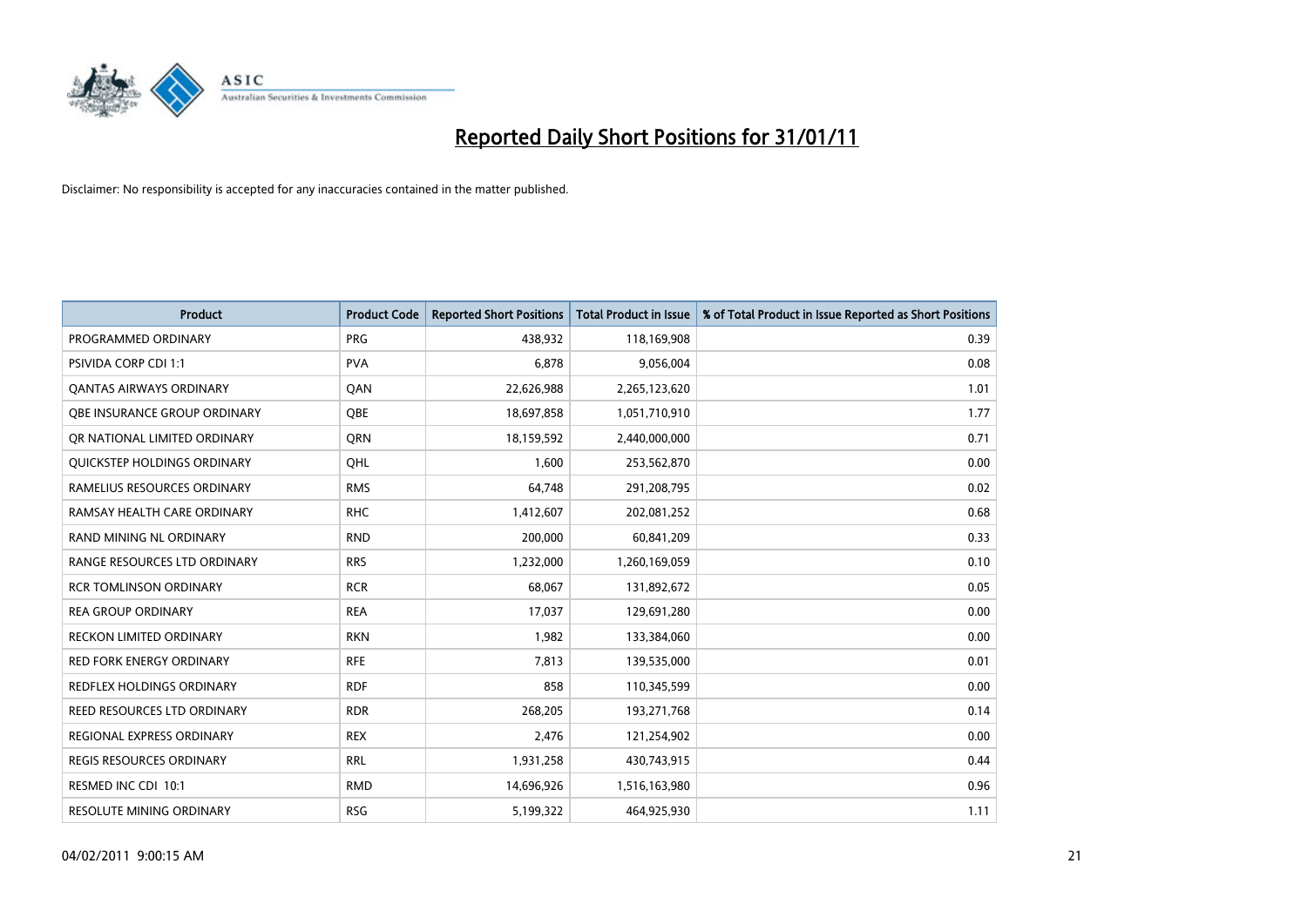

| Product                             | <b>Product Code</b> | <b>Reported Short Positions</b> | <b>Total Product in Issue</b> | % of Total Product in Issue Reported as Short Positions |
|-------------------------------------|---------------------|---------------------------------|-------------------------------|---------------------------------------------------------|
| <b>RESOURCE GENERATION ORDINARY</b> | <b>RES</b>          | 226,811                         | 243,900,530                   | 0.09                                                    |
| RETAIL FOOD GROUP ORDINARY          | <b>RFG</b>          | 4,692                           | 107,301,926                   | 0.00                                                    |
| REVERSE CORP LIMITED ORDINARY       | <b>REF</b>          | 25,141                          | 92,382,175                    | 0.03                                                    |
| REX MINERALS LIMITED ORDINARY       | <b>RXM</b>          | 81,969                          | 150,317,460                   | 0.05                                                    |
| <b>RHG LIMITED ORDINARY</b>         | <b>RHG</b>          | 64,071                          | 318,745,978                   | 0.01                                                    |
| <b>RIDLEY CORPORATION ORDINARY</b>  | <b>RIC</b>          | 53,937                          | 307,817,071                   | 0.02                                                    |
| RIO TINTO LIMITED ORDINARY          | <b>RIO</b>          | 15,027,480                      | 435,758,720                   | 3.44                                                    |
| RIVERCITY MOTORWAY STAPLED          | <b>RCY</b>          | 132,000                         | 957,010,115                   | 0.01                                                    |
| RIVERSDALE MINING ORDINARY          | <b>RIV</b>          | 1,829,592                       | 236,696,188                   | 0.77                                                    |
| ROC OIL COMPANY ORDINARY            | <b>ROC</b>          | 5,602,271                       | 713,154,560                   | 0.79                                                    |
| <b>RURALCO HOLDINGS ORDINARY</b>    | <b>RHL</b>          | 32,040                          | 55,019,284                    | 0.06                                                    |
| SAI GLOBAL LIMITED ORDINARY         | SAI                 | 143,133                         | 197,910,346                   | 0.06                                                    |
| SALMAT LIMITED ORDINARY             | <b>SLM</b>          | 94,496                          | 159,749,049                   | 0.06                                                    |
| SANDFIRE RESOURCES ORDINARY         | <b>SFR</b>          | 29,789                          | 148,259,969                   | 0.01                                                    |
| SANTOS LTD ORDINARY                 | <b>STO</b>          | 3,662,040                       | 874,204,299                   | 0.40                                                    |
| SARACEN MINERAL ORDINARY            | <b>SAR</b>          | 519,256                         | 492,151,415                   | 0.09                                                    |
| SEDGMAN LIMITED ORDINARY            | <b>SDM</b>          | 323,499                         | 207,997,898                   | 0.15                                                    |
| SEEK LIMITED ORDINARY               | <b>SEK</b>          | 3,071,144                       | 336,584,488                   | 0.91                                                    |
| SENETAS CORPORATION ORDINARY        | <b>SEN</b>          | 756,999                         | 463,105,195                   | 0.16                                                    |
| SERVCORP LIMITED ORDINARY           | SRV                 | 112,647                         | 98,440,807                    | 0.11                                                    |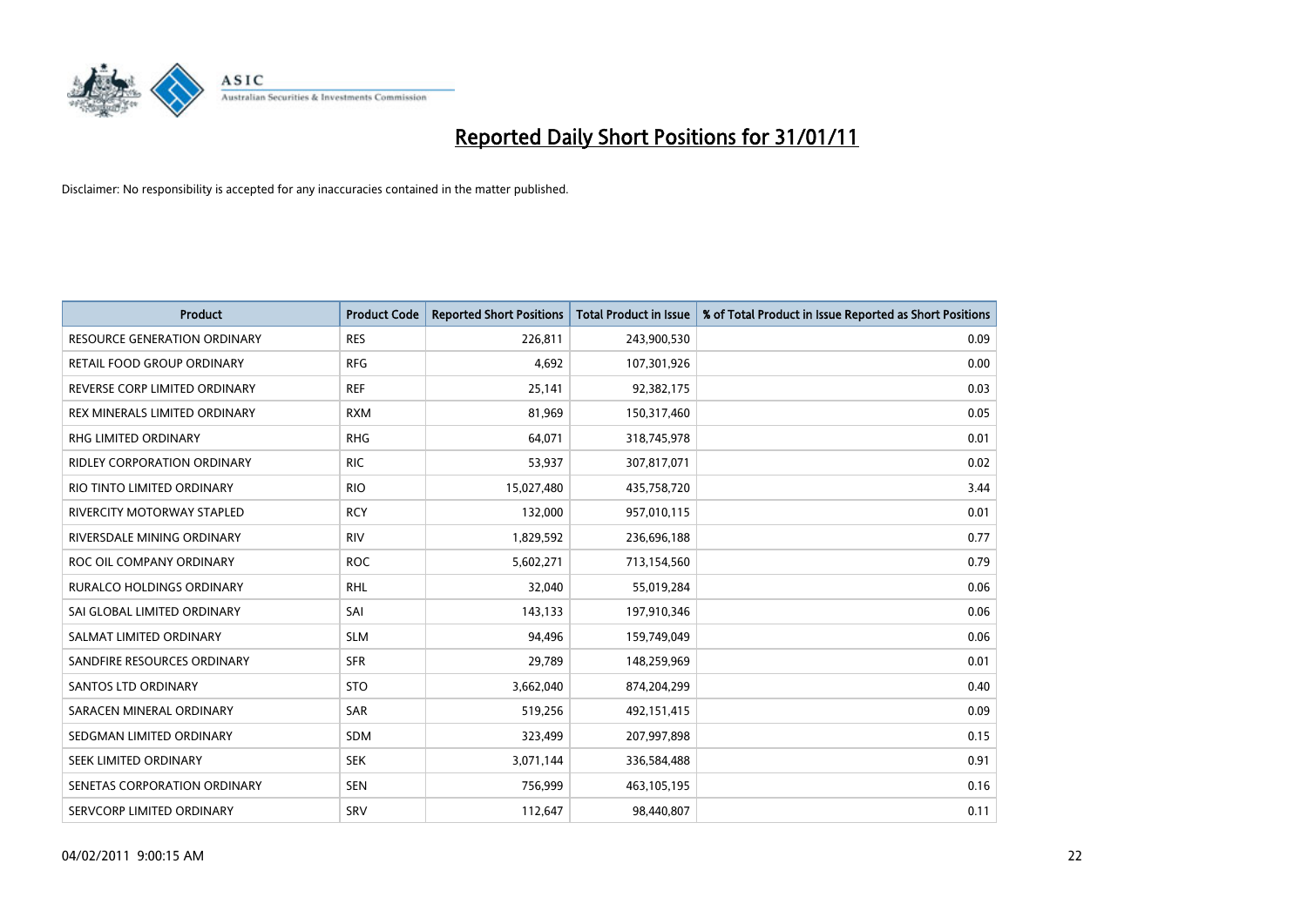

| <b>Product</b>                           | <b>Product Code</b> | <b>Reported Short Positions</b> | Total Product in Issue | % of Total Product in Issue Reported as Short Positions |
|------------------------------------------|---------------------|---------------------------------|------------------------|---------------------------------------------------------|
| SERVICE STREAM ORDINARY                  | <b>SSM</b>          | 352,309                         | 283,418,867            | 0.12                                                    |
| SEVEN GROUP HOLDINGS ORDINARY            | <b>SVW</b>          | 243,178                         | 305,410,281            | 0.08                                                    |
| SIGMA PHARMACEUTICAL ORDINARY            | <b>SIP</b>          | 12,269,373                      | 1,178,626,572          | 1.04                                                    |
| SILEX SYSTEMS ORDINARY                   | <b>SLX</b>          | 232,281                         | 166,106,391            | 0.12                                                    |
| SILVER LAKE RESOURCE ORDINARY            | <b>SLR</b>          | 470,929                         | 178,882,838            | 0.26                                                    |
| SIMS METAL MGMT LTD ORDINARY             | SGM                 | 3,870,373                       | 204,921,757            | 1.90                                                    |
| SINGAPORE TELECOMM. CHESS DEPOSITARY INT | SGT                 | 5,434,555                       | 323,457,097            | 1.66                                                    |
| SIRIUS RESOURCES NL ORDINARY             | <b>SIR</b>          | 28,216                          | 137,134,586            | 0.02                                                    |
| SKILLED GROUP LTD ORDINARY               | <b>SKE</b>          | 371,375                         | 190,738,408            | 0.18                                                    |
| SKY CITY ENTERTAIN, ORDINARY             | <b>SKC</b>          | 3,112,818                       | 575,114,687            | 0.54                                                    |
| SKY NETWORK ORDINARY                     | <b>SKT</b>          | 258,144                         | 389,139,785            | 0.07                                                    |
| <b>SLATER &amp; GORDON ORDINARY</b>      | SGH                 | 34                              | 149,202,224            | 0.00                                                    |
| SMS MANAGEMENT, ORDINARY                 | <b>SMX</b>          | 318,857                         | 67,661,358             | 0.47                                                    |
| SONIC HEALTHCARE ORDINARY                | <b>SHL</b>          | 5,877,492                       | 388,429,875            | 1.51                                                    |
| SOUL PATTINSON (W.H) ORDINARY            | SOL                 | 29,575                          | 238,640,580            | 0.01                                                    |
| SP AUSNET STAPLED SECURITIES             | <b>SPN</b>          | 10,069,564                      | 2,795,115,439          | 0.36                                                    |
| SPARK INFRASTRUCTURE STAPLED NOTE & UNIT | SKI                 | 10,500,300                      | 1,326,734,264          | 0.78                                                    |
| SPDR 200 FUND ETF UNITS                  | <b>STW</b>          | 8                               | 58,239,159             | 0.00                                                    |
| SPECIALTY FASHION ORDINARY               | <b>SFH</b>          | 2,377,258                       | 191,268,264            | 1.24                                                    |
| SPHERE MINERALS LTD ORDINARY             | <b>SPH</b>          | 7,215                           | 171,348,151            | 0.00                                                    |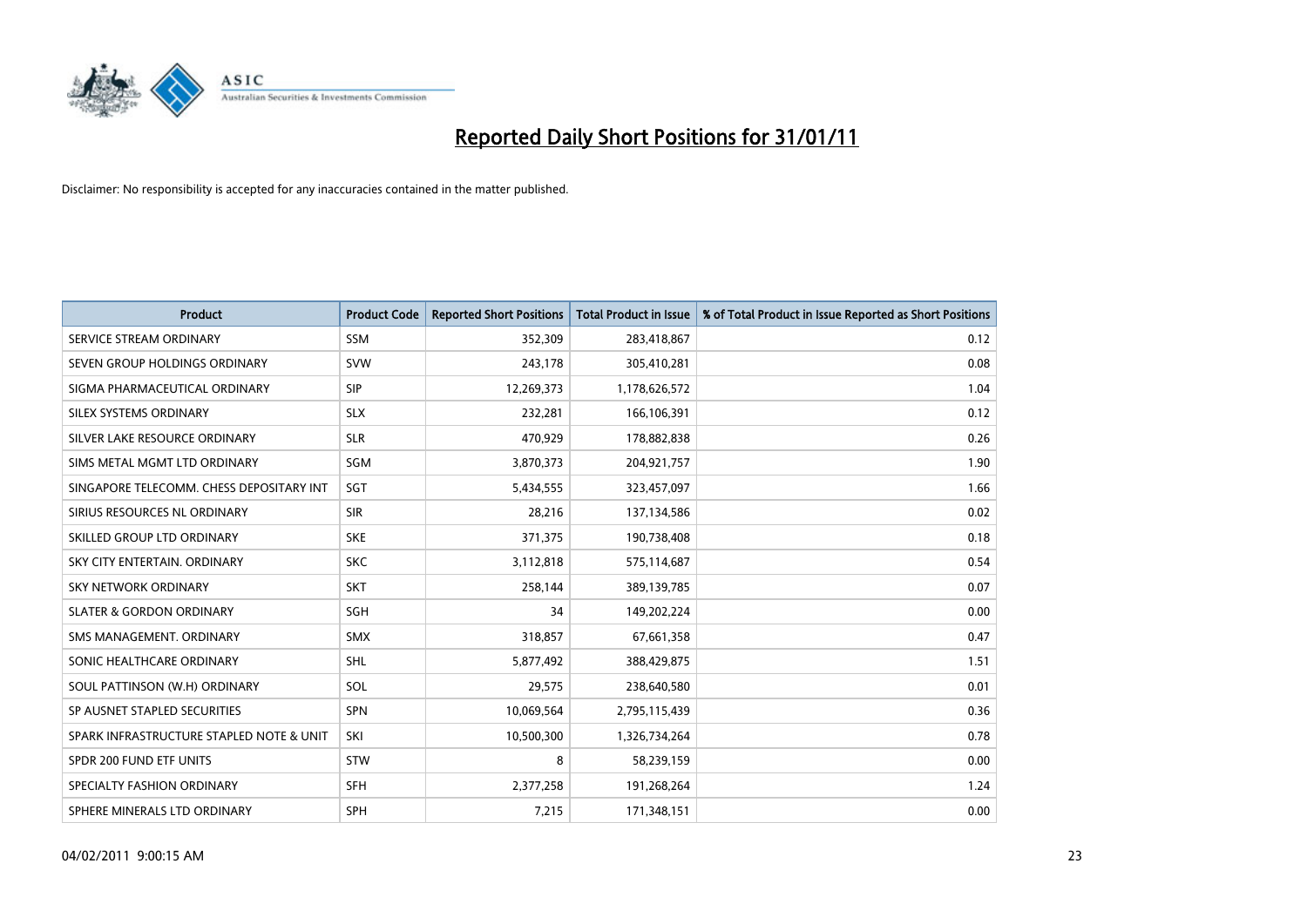

| <b>Product</b>                       | <b>Product Code</b> | <b>Reported Short Positions</b> | Total Product in Issue | % of Total Product in Issue Reported as Short Positions |
|--------------------------------------|---------------------|---------------------------------|------------------------|---------------------------------------------------------|
| SPOTLESS GROUP LTD ORDINARY          | <b>SPT</b>          | 4,350,560                       | 261,070,153            | 1.67                                                    |
| ST BARBARA LIMITED ORDINARY          | <b>SBM</b>          | 3,200,027                       | 325,615,389            | 0.99                                                    |
| STAGING CONNECTIONS ORDINARY         | <b>STG</b>          | 2,917,189                       | 78,317,726             | 3.72                                                    |
| STANMORE COAL LTD ORDINARY           | <b>SMR</b>          | 17,231                          | 86,750,738             | 0.02                                                    |
| STARPHARMA HOLDINGS ORDINARY         | SPL                 | 1,490                           | 242,664,708            | 0.00                                                    |
| STH AMERICAN COR LTD ORDINARY        | SAY                 | 9,200                           | 233,651,371            | 0.00                                                    |
| STH AMERICAN FERRO ORDINARY          | <b>SFZ</b>          | 121,870                         | 73,235,795             | 0.17                                                    |
| STH CRS ELECT ENGNR ORDINARY         | <b>SXE</b>          | 14,780                          | 124,178,939            | 0.01                                                    |
| STHN CROSS MEDIA ORDINARY            | <b>SXL</b>          | 1,250,942                       | 378,827,750            | 0.33                                                    |
| STOCKLAND UNITS/ORD STAPLED          | SGP                 | 12,908,614                      | 2,383,036,717          | 0.53                                                    |
| STRAITS RESOURCES ORDINARY           | SRL                 | 3,173,579                       | 316,342,834            | 1.01                                                    |
| STW COMMUNICATIONS ORDINARY          | SGN                 | 327,541                         | 364,310,964            | 0.09                                                    |
| SUNCORP GROUP LTD ORDINARY           | <b>SUN</b>          | 4,613,153                       | 1,281,390,524          | 0.36                                                    |
| SUNDANCE RESOURCES ORDINARY          | SDL                 | 12,204,137                      | 2,711,984,168          | 0.44                                                    |
| SUNLAND GROUP LTD ORDINARY           | <b>SDG</b>          | 61,021                          | 226,093,183            | 0.02                                                    |
| SUPER RET REP LTD ORDINARY           | SUL                 | 160,058                         | 129,039,842            | 0.12                                                    |
| SWICK MINING ORDINARY                | <b>SWK</b>          | 205,869                         | 236,724,970            | 0.09                                                    |
| SYMEX HOLDINGS ORDINARY              | <b>SYM</b>          | 6,633                           | 125,037,628            | 0.01                                                    |
| <b>TABCORP HOLDINGS LTD ORDINARY</b> | <b>TAH</b>          | 1,541,692                       | 684,918,140            | 0.22                                                    |
| <b>TALENT2 INTERNATION ORDINARY</b>  | <b>TWO</b>          | $\overline{7}$                  | 141,702,125            | 0.00                                                    |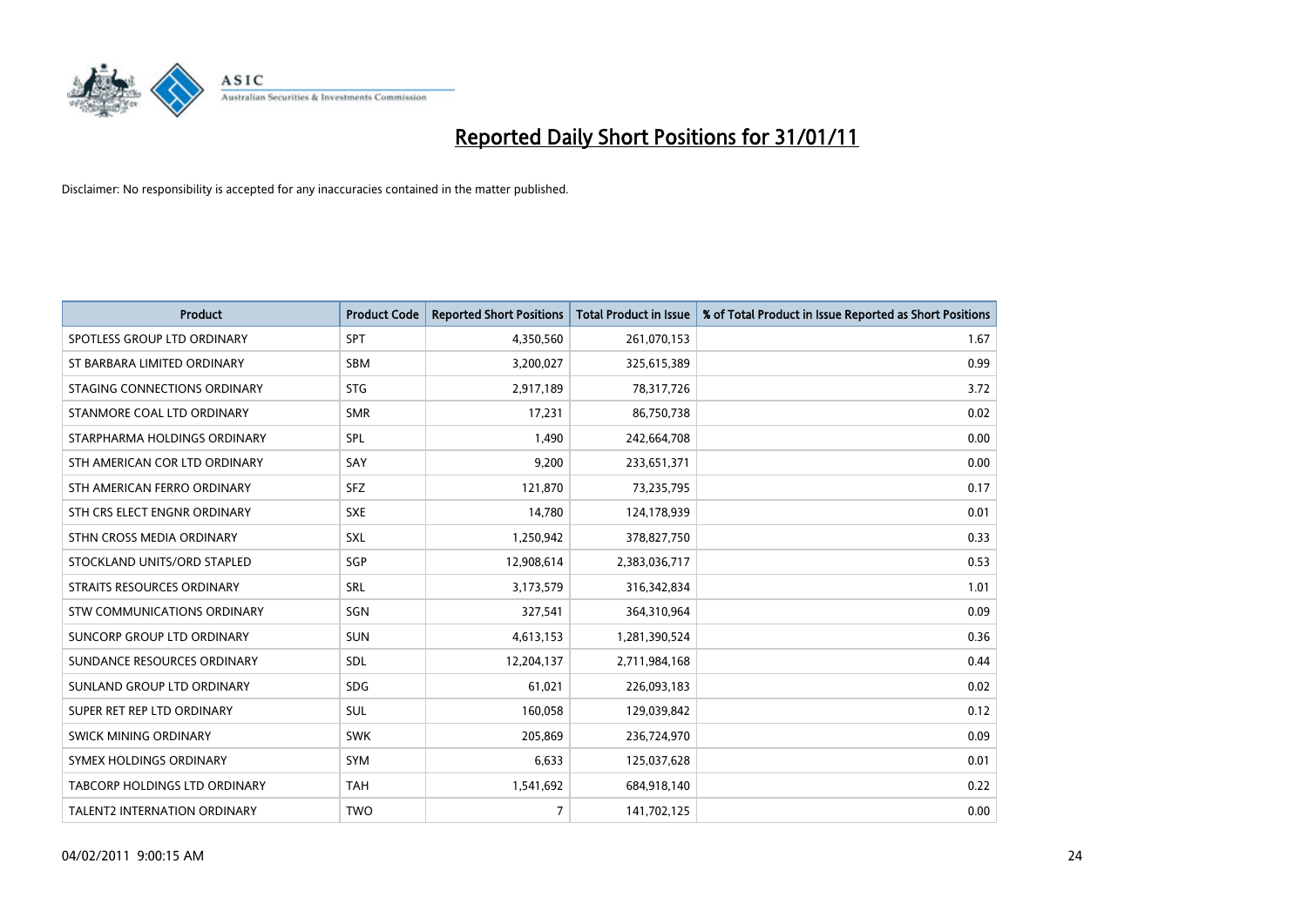

| <b>Product</b>                   | <b>Product Code</b> | <b>Reported Short Positions</b> | Total Product in Issue | % of Total Product in Issue Reported as Short Positions |
|----------------------------------|---------------------|---------------------------------|------------------------|---------------------------------------------------------|
| <b>TANAMI GOLD NL ORDINARY</b>   | <b>TAM</b>          | 14,458                          | 260,947,676            | 0.01                                                    |
| TAP OIL LIMITED ORDINARY         | <b>TAP</b>          | 549,196                         | 240,967,311            | 0.23                                                    |
| TASSAL GROUP LIMITED ORDINARY    | <b>TGR</b>          | 131,477                         | 146,304,404            | 0.08                                                    |
| TATTS GROUP LTD ORDINARY         | <b>TTS</b>          | 13,576,389                      | 1,300,888,465          | 1.05                                                    |
| <b>TECHNOLOGY ONE ORDINARY</b>   | <b>TNE</b>          | 12                              | 303,119,455            | 0.00                                                    |
| TELECOM CORPORATION ORDINARY     | <b>TEL</b>          | 25,531,014                      | 1,924,622,088          | 1.32                                                    |
| TELSTRA CORPORATION, ORDINARY    | <b>TLS</b>          | 14,849,607                      | 12,443,074,357         | 0.11                                                    |
| TEN NETWORK HOLDINGS ORDINARY    | <b>TEN</b>          | 14,945,045                      | 1,045,236,720          | 1.45                                                    |
| TERANGA GOLD CORP CDI 1:1        | TGZ                 | 107,580                         | 156,154,864            | 0.07                                                    |
| TERRAMIN AUSTRALIA, ORDINARY     | <b>TZN</b>          | 293,624                         | 167,315,574            | 0.17                                                    |
| TFS CORPORATION LTD ORDINARY     | <b>TFC</b>          | 64,248                          | 227,360,909            | 0.02                                                    |
| THE REJECT SHOP ORDINARY         | <b>TRS</b>          | 364,014                         | 26,033,570             | 1.40                                                    |
| THOR MINING PLC CHESS DEPOSITARY | <b>THR</b>          | 2,307                           | 240,235,256            | 0.00                                                    |
| THORN GROUP LIMITED ORDINARY     | <b>TGA</b>          | 51,293                          | 129,858,924            | 0.04                                                    |
| THUNDELARRA EXPLOR, ORDINARY     | <b>THX</b>          | 2,712                           | 153,412,482            | 0.00                                                    |
| <b>TIGER RESOURCES ORDINARY</b>  | <b>TGS</b>          | 163,189                         | 597,373,151            | 0.03                                                    |
| TIMBERCORP LIMITED ORDINARY      | <b>TIM</b>          | 90,074                          | 352,071,429            | 0.02                                                    |
| TISHMAN SPEYER UNITS             | <b>TSO</b>          | 74,542                          | 338,440,904            | 0.02                                                    |
| TNG LIMITED ORDINARY             | <b>TNG</b>          | 4,321                           | 258,055,076            | 0.00                                                    |
| TOLL HOLDINGS LTD ORDINARY       | <b>TOL</b>          | 13,992,025                      | 706,577,616            | 1.96                                                    |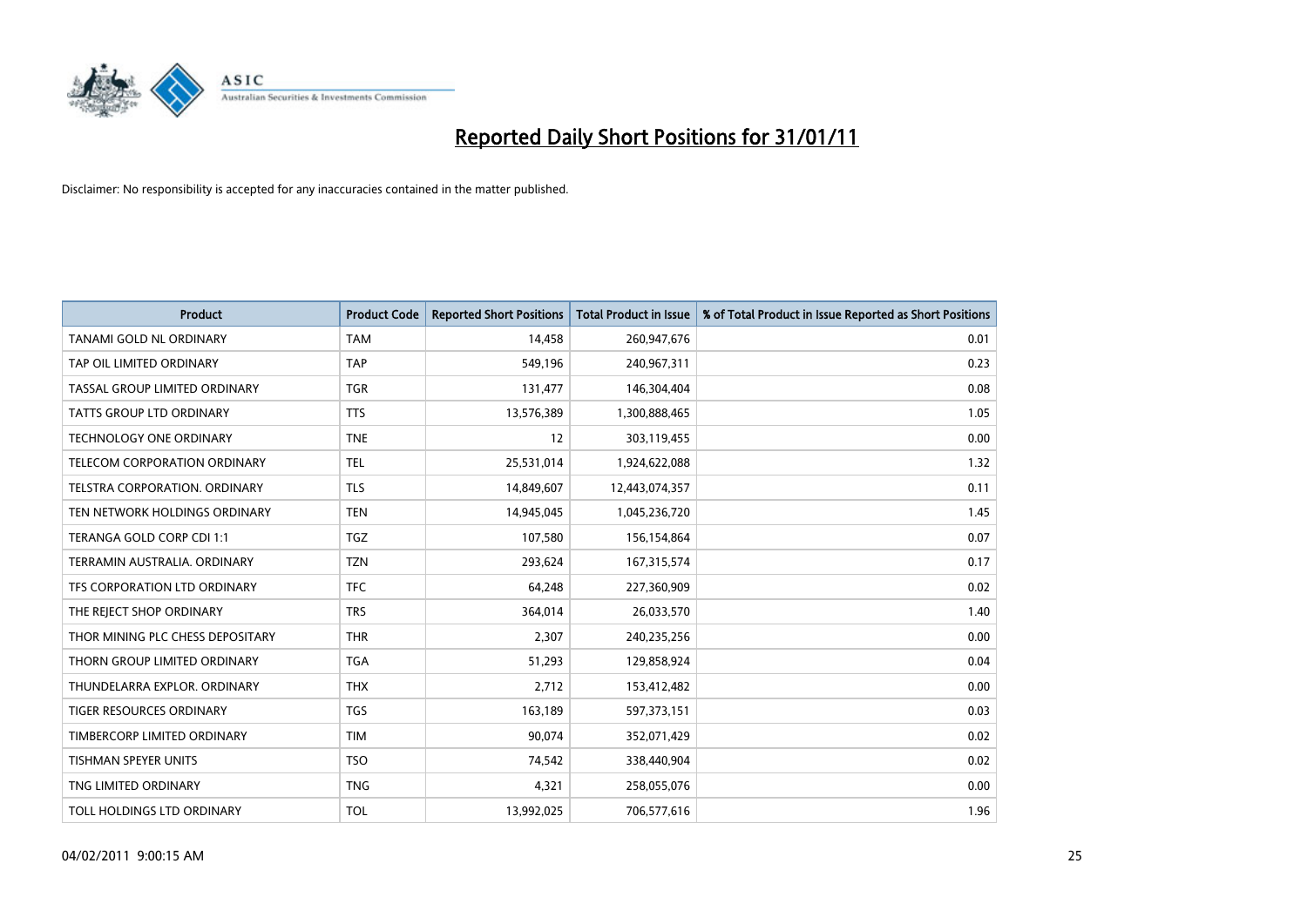

| <b>Product</b>                            | <b>Product Code</b> | <b>Reported Short Positions</b> | Total Product in Issue | % of Total Product in Issue Reported as Short Positions |
|-------------------------------------------|---------------------|---------------------------------|------------------------|---------------------------------------------------------|
| TORO ENERGY LIMITED ORDINARY              | <b>TOE</b>          | 35,404                          | 964,936,676            | 0.00                                                    |
| <b>TOWER AUSTRALIA ORDINARY</b>           | <b>TAL</b>          | 162,582                         | 419,652,394            | 0.03                                                    |
| <b>TOWER LIMITED ORDINARY</b>             | <b>TWR</b>          | 690,719                         | 263,603,448            | 0.26                                                    |
| TOX FREE SOLUTIONS ORDINARY               | <b>TOX</b>          | 54,129                          | 91,855,500             | 0.06                                                    |
| TPG TELECOM LIMITED ORDINARY              | <b>TPM</b>          | 3,561,605                       | 775,522,421            | 0.45                                                    |
| TRANSFIELD SERV INFR STAPLED SECURITIES   | <b>TSI</b>          | 209,212                         | 434,862,971            | 0.05                                                    |
| <b>TRANSFIELD SERVICES ORDINARY</b>       | <b>TSE</b>          | 1,162,486                       | 549,715,957            | 0.21                                                    |
| TRANSPACIFIC INDUST, ORDINARY             | <b>TPI</b>          | 20,766,877                      | 960,638,735            | 2.17                                                    |
| TRANSURBAN GROUP TRIPLE STAPLED SEC.      | <b>TCL</b>          | 2,295,589                       | 1,441,290,633          | 0.14                                                    |
| TRINITY GROUP STAPLED SECURITIES          | <b>TCO</b>          | 3,419                           | 231,701,539            | 0.00                                                    |
| TROY RESOURCES NL ORDINARY                | <b>TRY</b>          | 61,473                          | 87,494,823             | 0.07                                                    |
| UGL LIMITED ORDINARY                      | <b>UGL</b>          | 7,125,589                       | 166,028,705            | 4.29                                                    |
| UNILIFE CORPORATION CDI US PROHIBITED     | <b>UNS</b>          | 261,452                         | 272,744,111            | 0.08                                                    |
| UXC LIMITED ORDINARY                      | <b>UXC</b>          | 107,099                         | 305,789,718            | 0.03                                                    |
| VALAD PROPERTY GROUP STAPLED US PROHIBIT. | <b>VPG</b>          | 3,953,913                       | 115,108,116            | 3.43                                                    |
| <b>VDM GROUP LIMITED ORDINARY</b>         | <b>VMG</b>          | 11,116                          | 193,127,749            | 0.01                                                    |
| <b>VENTURE MINERALS ORDINARY</b>          | <b>VMS</b>          | 6,500                           | 220,943,592            | 0.00                                                    |
| VICTORIA PETROLEUM ORDINARY               | <b>VPE</b>          | 5,000                           | 588,424,680            | 0.00                                                    |
| <b>VIRGIN BLUE HOLDINGS ORDINARY</b>      | <b>VBA</b>          | 24,083,361                      | 2,210,197,600          | 1.10                                                    |
| VISION GROUP HLDGS ORDINARY               | <b>VGH</b>          | 78,000                          | 73,583,806             | 0.11                                                    |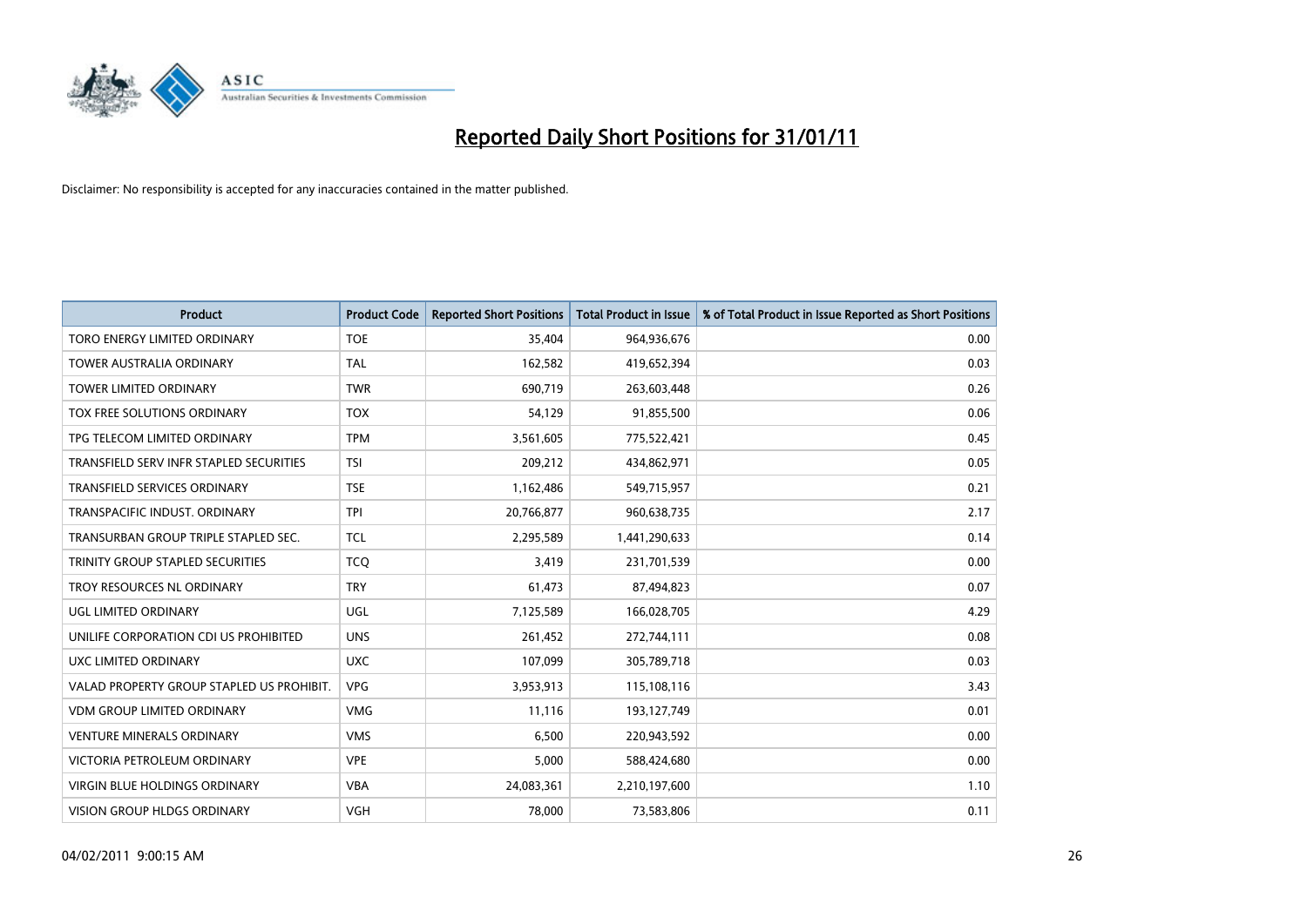

| Product                                | <b>Product Code</b> | <b>Reported Short Positions</b> | <b>Total Product in Issue</b> | % of Total Product in Issue Reported as Short Positions |
|----------------------------------------|---------------------|---------------------------------|-------------------------------|---------------------------------------------------------|
| <b>VITA GROUP LTD ORDINARY</b>         | <b>VTG</b>          | 75,190                          | 142,499,800                   | 0.05                                                    |
| VITERRA INC CDI 1:1                    | <b>VTA</b>          | 3,828                           | 68,629,939                    | 0.01                                                    |
| <b>WAREHOUSE GROUP ORDINARY</b>        | <b>WHS</b>          | 37,636                          | 311,195,868                   | 0.01                                                    |
| WATPAC LIMITED ORDINARY                | <b>WTP</b>          | 295,958                         | 183,341,382                   | 0.15                                                    |
| <b>WDS LIMITED ORDINARY</b>            | <b>WDS</b>          | 33,313                          | 143,107,458                   | 0.02                                                    |
| WEBJET LIMITED ORDINARY                | <b>WEB</b>          | 88,754                          | 77,661,278                    | 0.12                                                    |
| <b>WESFARMERS LIMITED ORDINARY</b>     | <b>WES</b>          | 21,530,257                      | 1,005,185,775                 | 2.11                                                    |
| WESFARMERS LIMITED PARTIALLY PROTECTED | <b>WESN</b>         | 659,862                         | 151,886,387                   | 0.43                                                    |
| WEST AUSTRALIAN NEWS ORDINARY          | <b>WAN</b>          | 9,681,158                       | 219,668,970                   | 4.40                                                    |
| WESTERN AREAS NL ORDINARY              | <b>WSA</b>          | 8,034,664                       | 179,735,899                   | 4.45                                                    |
| WESTERN DESERT RES. ORDINARY           | <b>WDR</b>          | 948                             | 154,684,108                   | 0.00                                                    |
| WESTFIELD GROUP ORD/UNIT STAPLED SEC   | <b>WDC</b>          | 11,087,684                      | 2,308,988,539                 | 0.46                                                    |
| WESTFIELD RETAIL TST UNIT STAPLED      | <b>WRT</b>          | 3,998,663                       | 3,054,166,195                 | 0.13                                                    |
| <b>WESTPAC BANKING CORP ORDINARY</b>   | <b>WBC</b>          | 29,771,138                      | 3,008,642,596                 | 0.96                                                    |
| WHITE ENERGY COMPANY ORDINARY          | <b>WEC</b>          | 2,019,062                       | 313,437,011                   | 0.64                                                    |
| WHITEHAVEN COAL ORDINARY               | <b>WHC</b>          | 1,854,454                       | 493,700,070                   | 0.38                                                    |
| WHK GROUP LIMITED ORDINARY             | <b>WHG</b>          | 34,479                          | 265,142,652                   | 0.01                                                    |
| WINDIMURRA VANADIUM ORDINARY           | <b>WVL</b>          | 163,685                         | 154,278,674                   | 0.11                                                    |
| WOODSIDE PETROLEUM ORDINARY            | <b>WPL</b>          | 3,282,009                       | 783,401,631                   | 0.39                                                    |
| WOOLWORTHS LIMITED ORDINARY            | <b>WOW</b>          | 2.755.020                       | 1,212,888,209                 | 0.20                                                    |